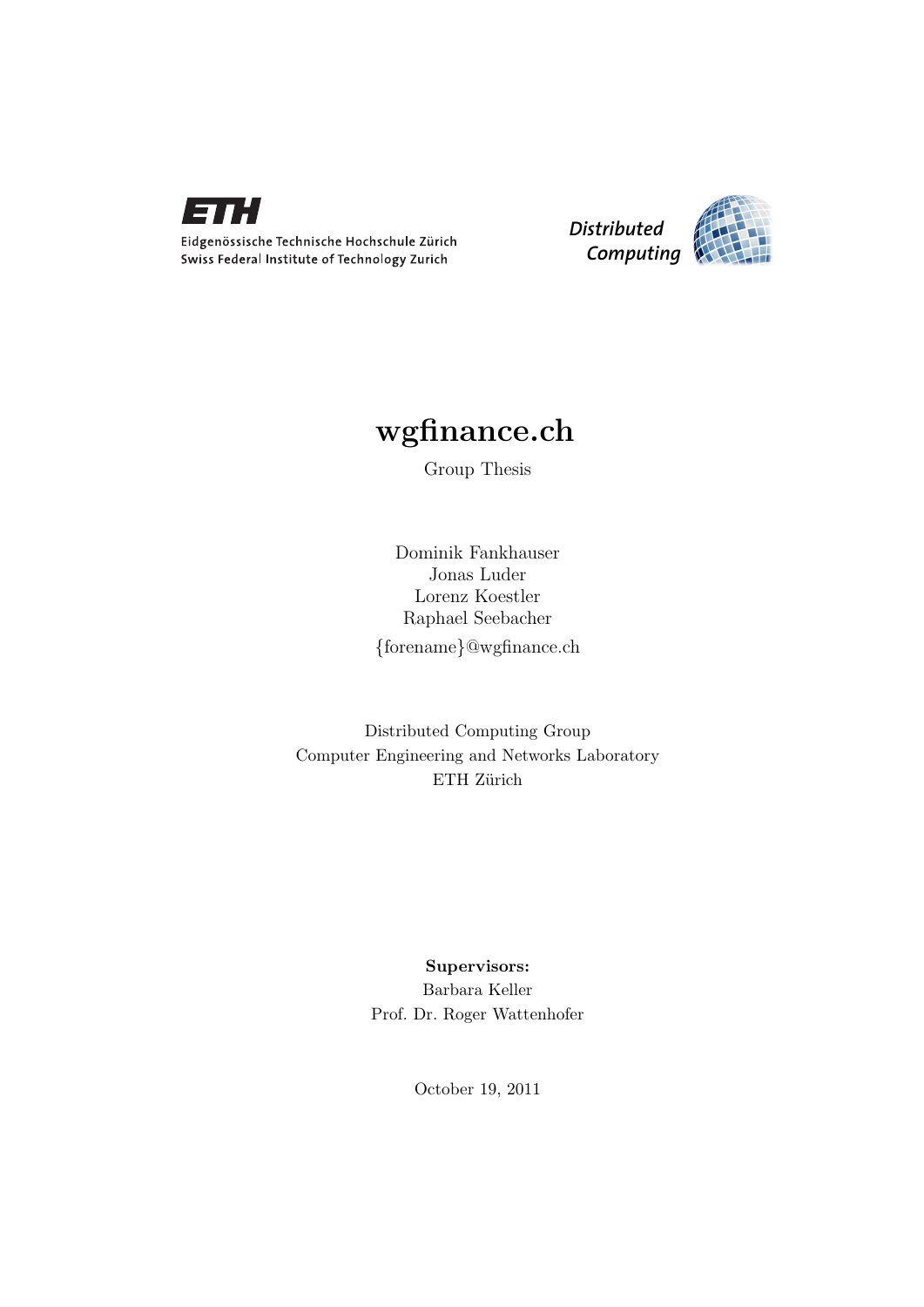## Abstract

<span id="page-1-0"></span>This group thesis presents wgfinance.ch, the versatile and intelligent finance tool for you and your flatmates. From the history of wgfinance to the most current version, the concepts behind wgfinance are explained and implementational details are presented. Furthermore design and usability issues are looked at, as well as potential competitors. Finally a roadmap for the future is provided as a development guideline.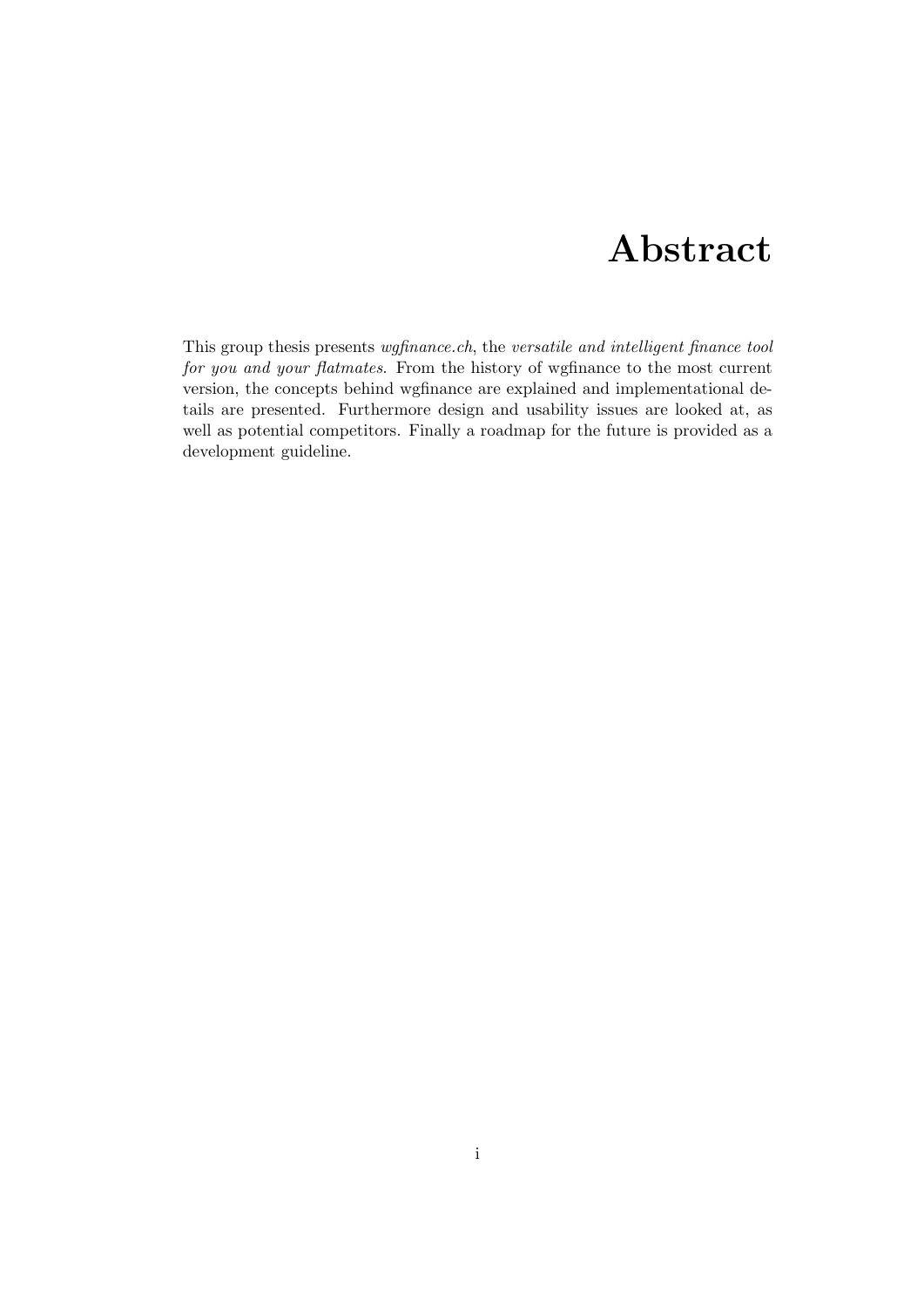# **Contents**

|                  | Abstract       |                             |                                                                              | i               |  |  |
|------------------|----------------|-----------------------------|------------------------------------------------------------------------------|-----------------|--|--|
| 1                | Introduction   |                             |                                                                              |                 |  |  |
|                  | 1.1            |                             |                                                                              | $\mathbf{1}$    |  |  |
|                  | 1.2            |                             |                                                                              | $\overline{2}$  |  |  |
|                  | 1.3            |                             |                                                                              | $\overline{2}$  |  |  |
| $\boldsymbol{2}$ | Specification  |                             |                                                                              |                 |  |  |
|                  | 2.1            |                             |                                                                              | $\overline{4}$  |  |  |
|                  | 2.2            |                             |                                                                              | $\overline{5}$  |  |  |
|                  | 2.3            | Concepts                    |                                                                              | 6               |  |  |
|                  |                | 2.3.1                       |                                                                              | $6\phantom{.}6$ |  |  |
|                  |                | 2.3.2                       |                                                                              | $6\phantom{.}6$ |  |  |
|                  |                | 2.3.3                       |                                                                              | $6\phantom{.}6$ |  |  |
|                  | 2.4            | Technological Specification |                                                                              | 6               |  |  |
|                  |                | 2.4.1                       |                                                                              | $6\phantom{.}6$ |  |  |
|                  |                | 2.4.2                       |                                                                              | $\overline{7}$  |  |  |
|                  |                | 2.4.3                       |                                                                              | $\overline{7}$  |  |  |
|                  |                | 2.4.4                       | Libraries                                                                    | $8\,$           |  |  |
| $\bf{3}$         | Implementation |                             |                                                                              |                 |  |  |
|                  | 3.1            |                             |                                                                              |                 |  |  |
|                  | 3.2            |                             |                                                                              |                 |  |  |
|                  |                | 3.2.1                       | Models                                                                       | 9               |  |  |
|                  |                | 3.2.2                       | Views                                                                        | 9               |  |  |
|                  |                | 3.2.3                       | $Client/Server\text{ Interaction} \dots \dots \dots \dots \dots \dots \dots$ | 9               |  |  |
|                  |                | 3.2.4                       |                                                                              | 9               |  |  |
|                  | 3.3            |                             |                                                                              | 9               |  |  |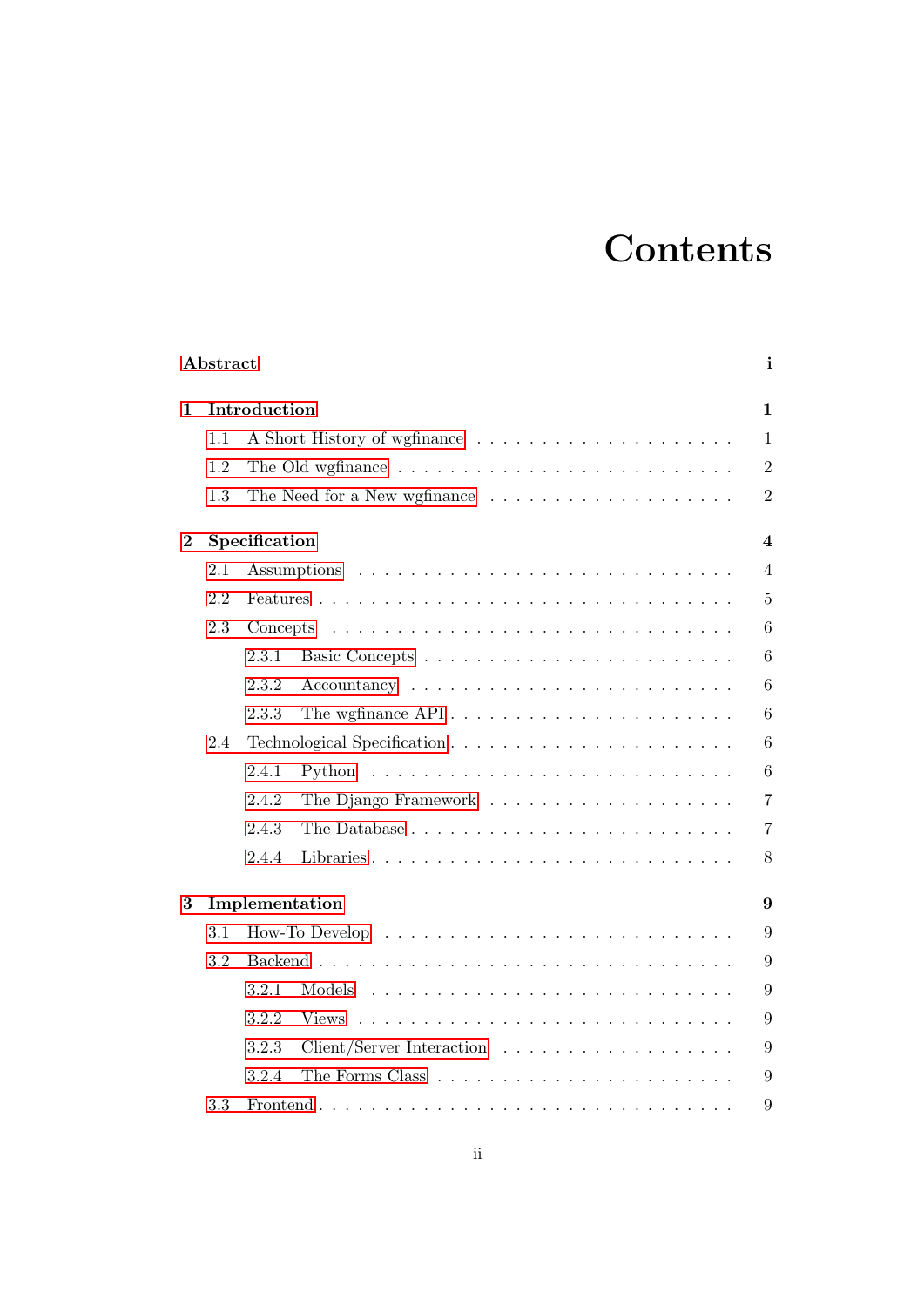### Contents iii

|                     |            | 3.3.1                                                                                   | 9     |  |  |  |
|---------------------|------------|-----------------------------------------------------------------------------------------|-------|--|--|--|
|                     |            | 3.3.2                                                                                   | 10    |  |  |  |
|                     | 3.4        | API                                                                                     | 11    |  |  |  |
|                     | 3.5        | Design and Usability $\dots \dots \dots \dots \dots \dots \dots \dots \dots$            | 11    |  |  |  |
| $\overline{4}$      |            | <b>Security and Data Privacy</b>                                                        |       |  |  |  |
|                     | 4.1        |                                                                                         | 13    |  |  |  |
|                     |            | 4.1.1                                                                                   | 13    |  |  |  |
|                     |            | 4.1.2                                                                                   | 13    |  |  |  |
|                     | 4.2        |                                                                                         | 14    |  |  |  |
|                     |            | 4.2.1<br>$\text{SQL injection} \ldots \ldots \ldots \ldots \ldots \ldots \ldots \ldots$ | 14    |  |  |  |
|                     |            | 4.2.2                                                                                   | 14    |  |  |  |
|                     |            | 4.2.3<br>Directory Traversal                                                            | 15    |  |  |  |
|                     |            | 4.2.4                                                                                   | 15    |  |  |  |
|                     |            | 4.2.5<br>API                                                                            | 15    |  |  |  |
| 5                   |            | <b>Competitors and Rivals</b>                                                           | 16    |  |  |  |
|                     | 5.1        |                                                                                         | 16    |  |  |  |
|                     | 5.2        | iou.ch-                                                                                 | 16    |  |  |  |
|                     | 5.3        | abrechnung-wg.de                                                                        | 17    |  |  |  |
| 6                   | Conclusion |                                                                                         |       |  |  |  |
|                     | 6.1        |                                                                                         | 18    |  |  |  |
|                     |            | A Developer's Notes                                                                     |       |  |  |  |
|                     | A.1        |                                                                                         | $A-1$ |  |  |  |
|                     |            | A.1.1                                                                                   | $A-1$ |  |  |  |
|                     |            | A.1.2                                                                                   | $A-2$ |  |  |  |
| References<br>$A-9$ |            |                                                                                         |       |  |  |  |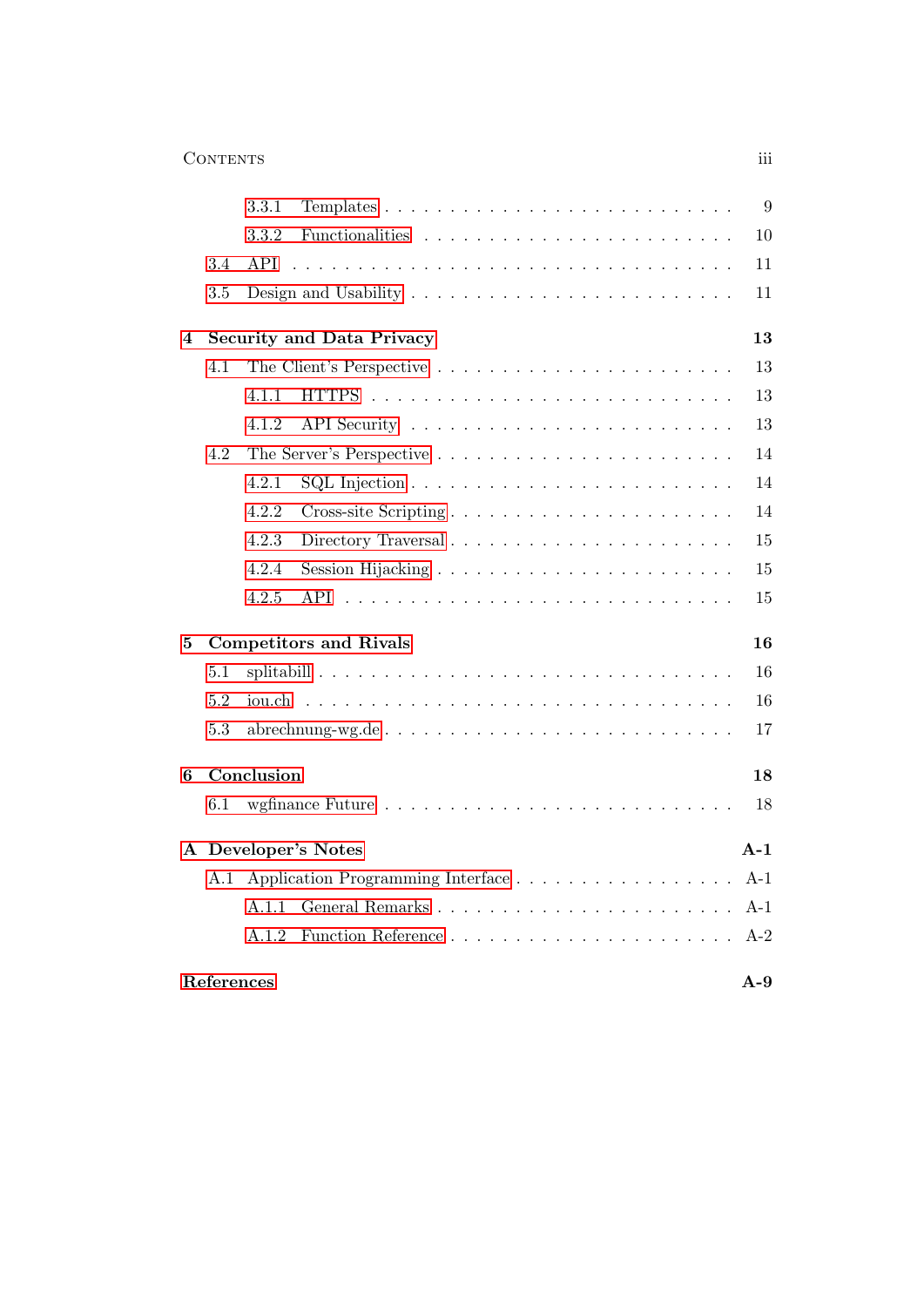## CHAPTER<sub>1</sub> Introduction

<span id="page-4-0"></span>In this introductory chapter the point we started from is being illustrated. The first view on the new wgfinance is given in chapter [2,](#page-7-0) where the basic concepts and features we planned are discussed. A more concrete point of view is provided in chapter [3,](#page-12-0) which focuses on the implementation of the previously specified features, as well as on design and usability. Security issues one faces when developing a publicly accessible website are treated in chapter [4.](#page-16-0) Rivals and competitors are looked at and compared to wgfinance in chapter [5.](#page-19-0) We conclude this thesis in chapter [6,](#page-21-0) where we provide a plan for future development of wgfinance.

## <span id="page-4-1"></span>1.1 A Short History of wgfinance

It all started in midsummer 2009, when Lorenz and some of his friends moved to a flat. As in every flat, the finances are a very important issue. Being a part-time programmer for an ETH spinoff company, Lorenz quickly realized that doing all the accounting by hand or using a spreadsheet was far too impractical and kind of old-fashioned. There was a need for something new. He therefore spent some night shifts developing a quite simple, but never the less useful webbased tool: The very first version of wgfinance was born. One might of course ask, why Lorenz didn't look out for some preexisting tool, but by writing the tool from scratch one can precisely tailor the tool to ones needs, which is basically why Lorenz wrote wgfinance himself.

Soon after Lorenz has developed wgfinance and registered the domain wgfinance.ch, Jonas' flat began doing their accounting using wgfinance. In late 2009 Dominik, Jonas, Lorenz and Raphael first met to discuss how to continue with wgfinance. First concepts and ideas were brought to paper, but it took another year for the developing of the new wgfinance to begin:

In late fall 2010 we found ourselves looking for a group thesis for the upcoming spring term. Some day one of us came up with the idea of developing wgfinance as our group thesis. It didn't take long until we were all convinced to do so,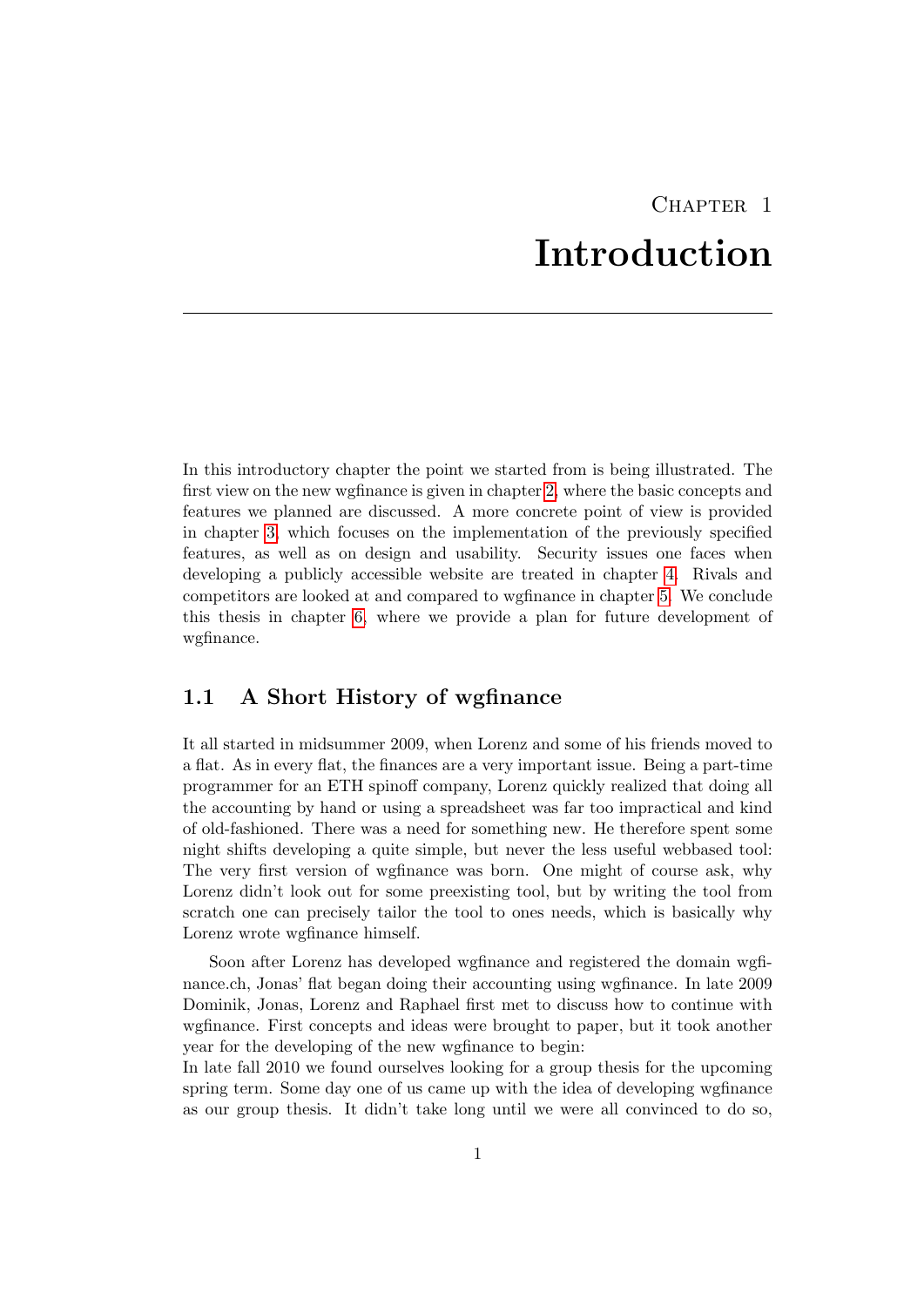#### 1. INTRODUCTION 2

since we always wanted to develop wgfinance further but ended up having not much spare time.

### <span id="page-5-0"></span>1.2 The Old wgfinance

In order to give an answer for the legitimate question of why developing a totally new wgfinance, we have to look at the architecture and the concepts behind the very first version of wgfinance. Needless to say, as this first version of wgfinance was a product of several night shifts, its capabilities were limited and yet it provided the very basic functionality for accounting.

It was basically a one page website consisting of various boxes (cf. figure [1.1\)](#page-6-0). For each basic task, such as adding an expense, or showing a list of expenses, there was a specific box. All one could do with the old wgfinance was collecting and viewing expenses and transactions, setting up accounts, and calculating the overall credit each member of the flat had.

From a technical point of view the old wgfinance based on PHP and MySQL and was written using no specific framework, but rather some proprietary source code from the ETH spinoff company Lorenz works at.

### <span id="page-5-1"></span>1.3 The Need for a New wgfinance

The main reason why we started completely from scratch with the new wgfinance, is because it partly consisted of proprietary source code, as already mentioned above. It would not have been possible to launch wgfinance as a public product when it still consisted of that proprietary code. A further, yet minor reason was that the first wgfinance didn't make use of a framework and therefore many basic functionalities had to be implemented by hand. Furthermore the old wgfinance lacked some useful functionalities regarding user management, account management, statistics and more. The need for developing a new version of wgfinance is, hence, justified for the aforementioned reasons.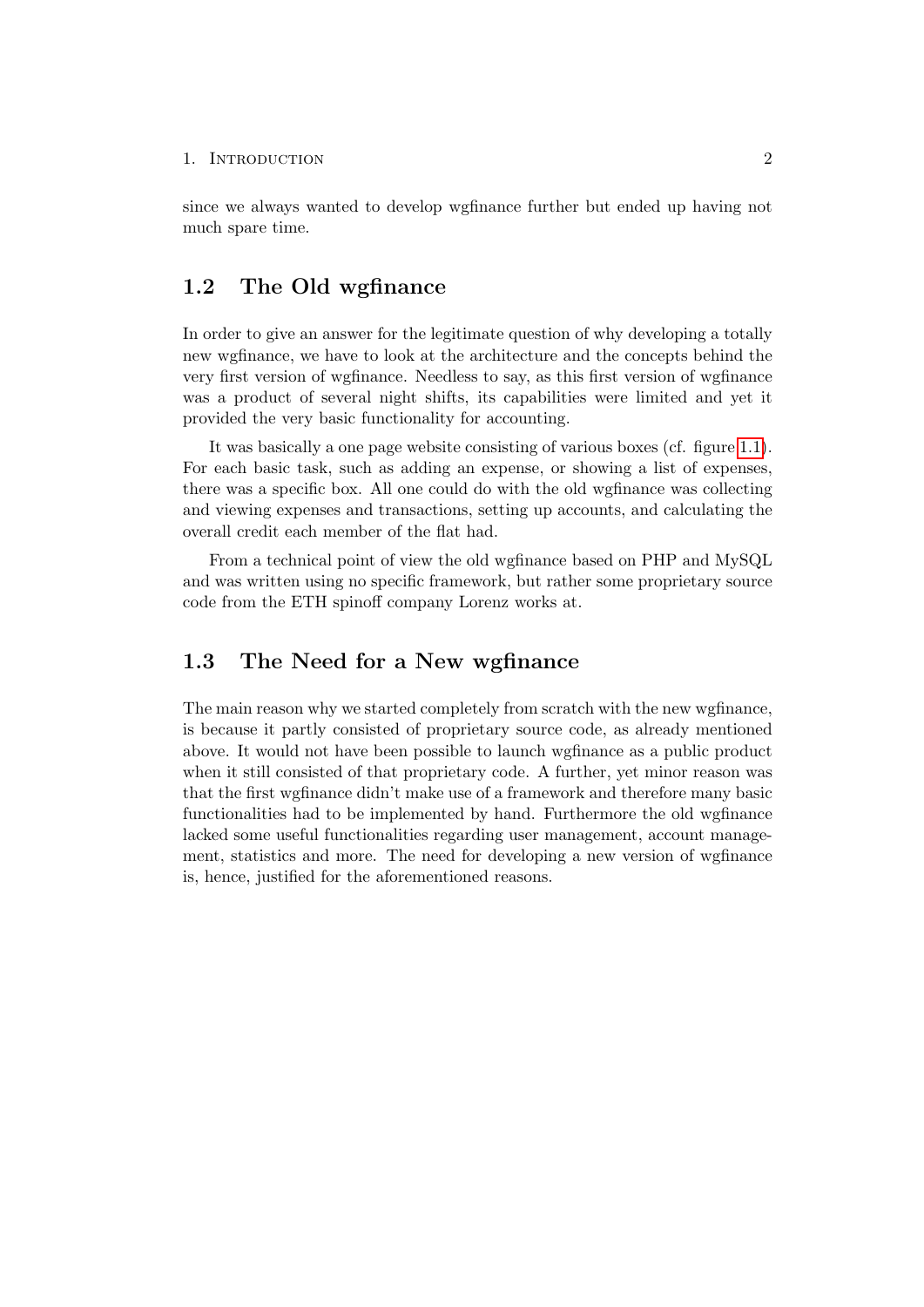

<span id="page-6-0"></span>Figure 1.1: The first version of wgfinance.

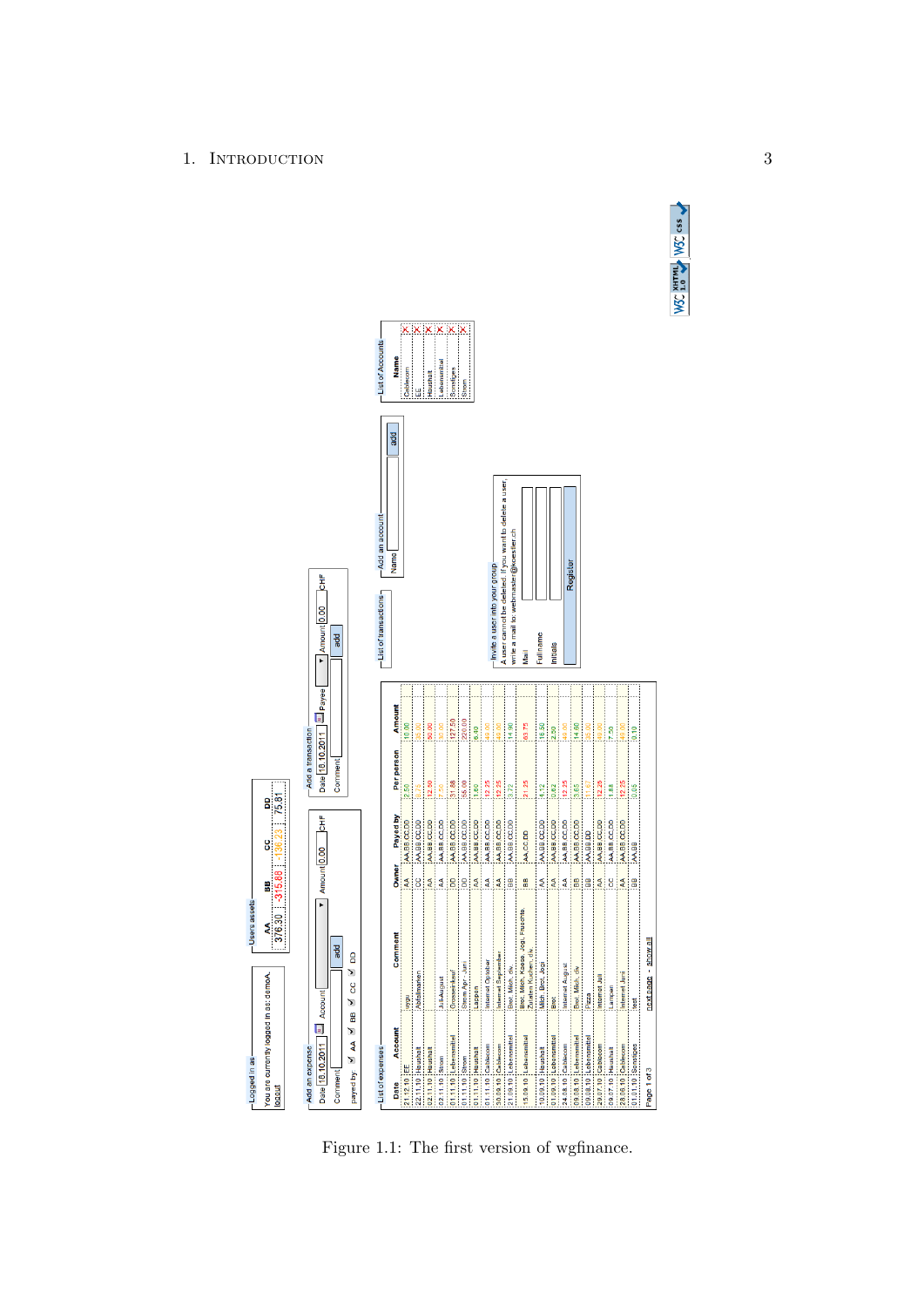## $CHAPTER$  2 Specification

<span id="page-7-0"></span>In software development a quite well proven approach is to first fully - or at least mostly - define the concepts and features a piece of software is supposed to have, and then actually implement it. Below we illustrate the process just described, by first stating the assumptions we acted on, then specifing the features, the concepts and finally some technological details. The descriptions below are deliberately held in a rather abstract, non-implementation-specific manner, as the next section focuses on implementation.

We define a feature to be something the user actually sees and can make use of, whereas a concept is how wgfinance accomplishes certain tasks in the background, hence not directly visibile to the user.

## <span id="page-7-1"></span>2.1 Assumptions

As mentioned above, we decided on the assumptions stated below, in order to simplify our programming task on one hand, and to be able to provide tailormade features on the other hand. Note that the following assumptions do not impose major constraints.

- We assume that the *flatmates trust each other*. In our opinion this trustfulness is necessary, since wgfinance is designed to keep track of expenses and not to settle disagreements between flatmates.
- As the members of flat shares can change quite frequently, we further assume that a user can be a member of multiple flat shares at a given time instant. In our opinion this is quite useful, when moving from one flat to the next, while still having unsettled expenses with the former flatmates.
- To mitigate potential currency conversion problems, especially regarding currency exchange rates over time, we decided that a flat share has got only one currency. From our point of view, the case where several currencies are needed on a daily basis is negligible.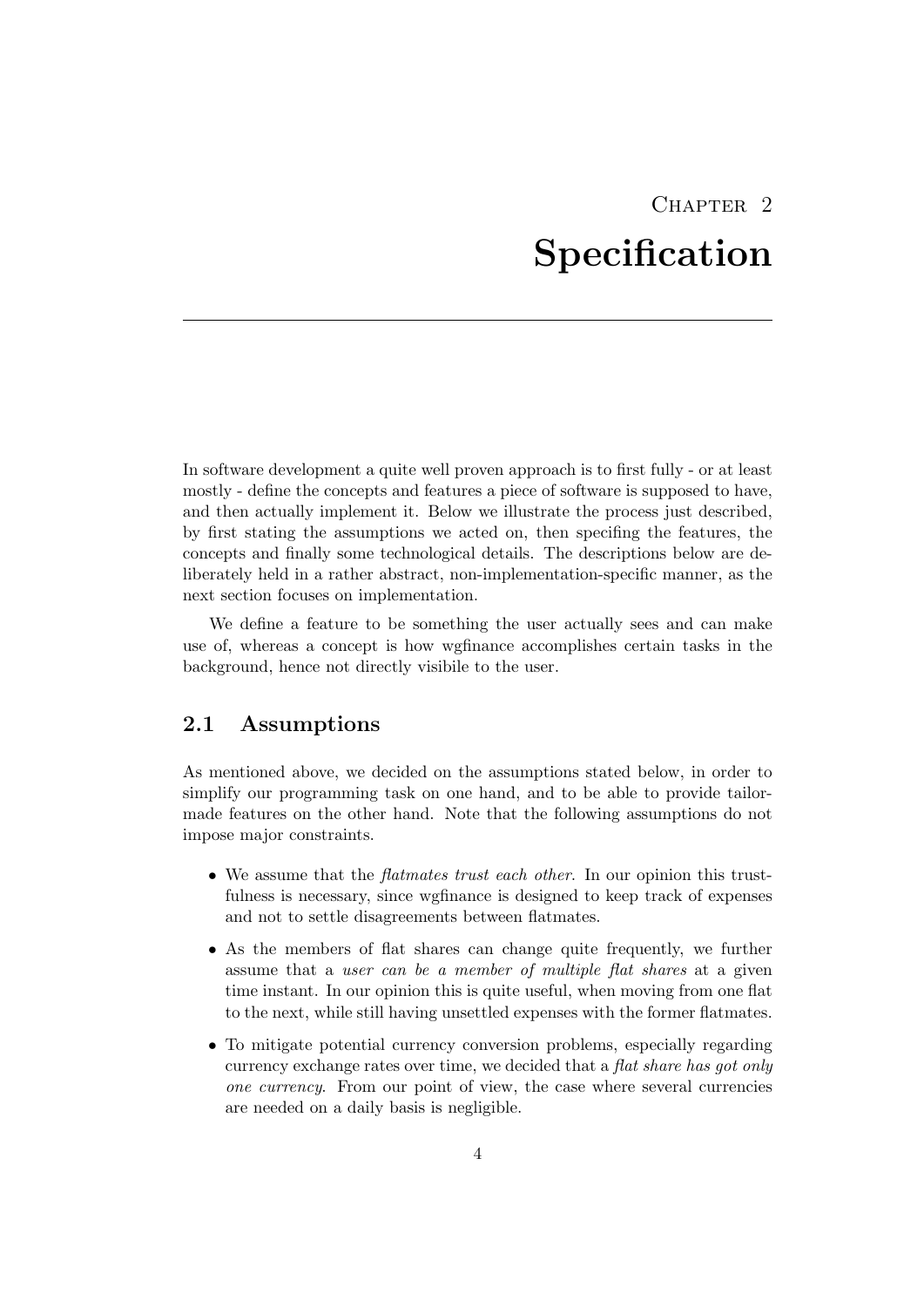### <span id="page-8-0"></span>2.2 Features

With the above assumptions, we can now specify the features we want to implement. We tried to limit these features to a minimun, such that wgfinance provides the basic functionality, and to implement selected features, if additional resources were available. We decided to implement the features listed below.

#### • Expense Tool

The most obvious feature wgfinance should provide is an easy to use, but yet versatile tool for entering expenses. In order to guarantee the versatility of this expense tool it has not only to provide input fields for date, comment, amount, account, and checkboxes for those flatmates who pay, but rather expense splitting functionality to guarantee much faster entering of expenses. An expense has to be splitted when a receipt has multiple items, for which not every flatmate has to pay, and which belong to different accounts.

• Statistics

The counterpart to the entering of expenses is the viewing of single and/or grouped expenses in various manners. We therefore planned on three different types of what we refer to as statistics: Pie charts, bar charts and tables. These statistics have to be configurable regarding the details of expenses, such as date, account, amount, etc., as well as regarding the time domain and the time interval.

#### • Shopping List

Not absolutely necessary, but easy to implement and useful for users is the shopping list feature. The key idea of this feature is to give the users the possibility to add multiple lists, to which they can add items to be bought. These items can be marked as bought, and can be deleted. We also planned to give a shopping list a scope: The creator of a list can choose, whether the list can be seen by the whole flat share, or only by himself. This feature would become particularly useful in combination with smartphones, as lists could be modified in real-time, while being at e.g. a supermarket.

#### • Management and Logging

Last but not least are several features regarding user and flat management, and logging such as

- functionality to reset a forgotten password
- user property changes
- managing accounts
- adding, modifying, deleting members of a flat share
- having all relevant action logged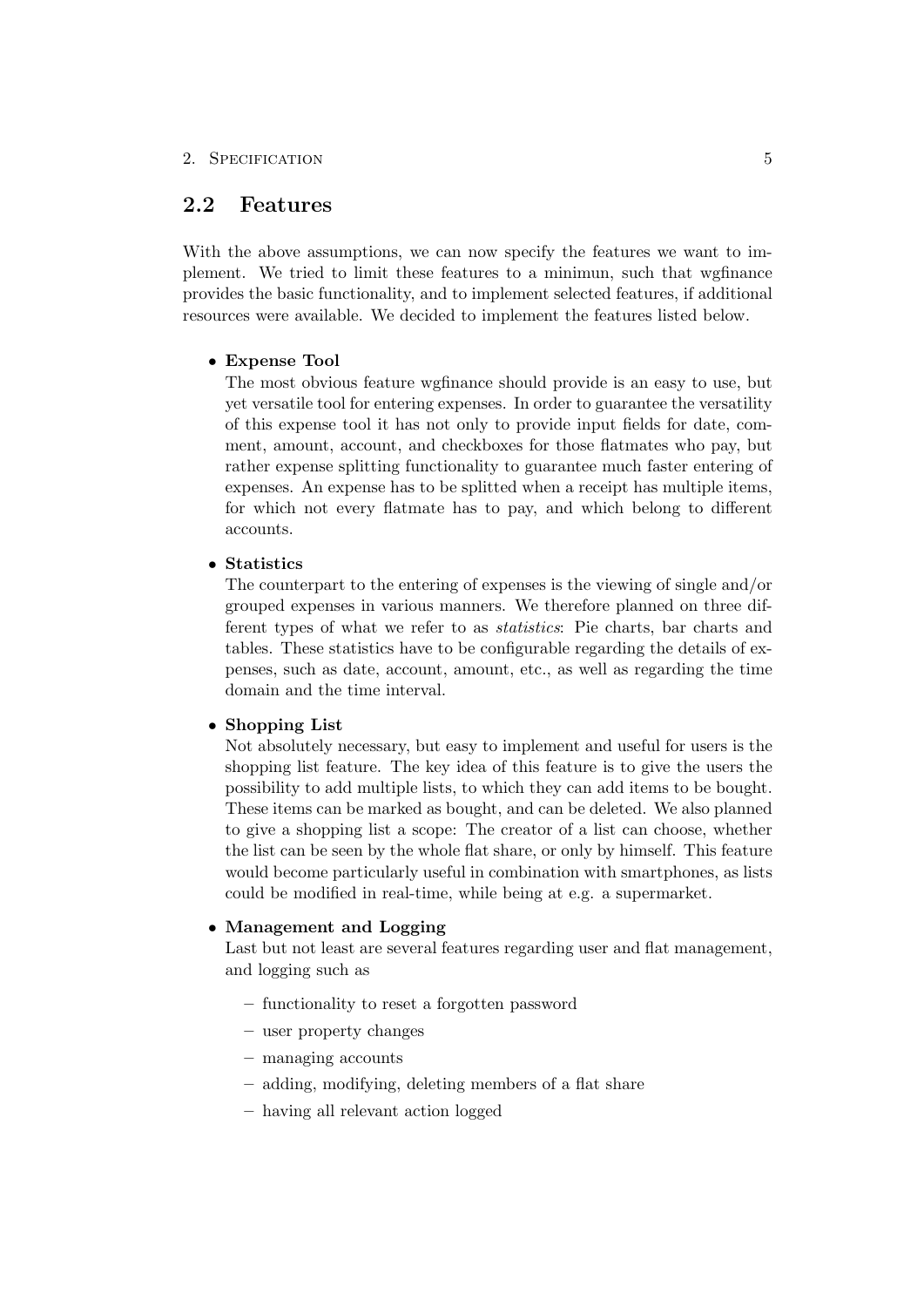At this point we would like to stress that, even though functional with the above features, there are several features that have already been thought on. A list of possible future features is provided in section [6.](#page-21-0)

## <span id="page-9-0"></span>2.3 Concepts

#### <span id="page-9-1"></span>2.3.1 Basic Concepts

First of all, there are some basic, not really project specific concepts many software projects implement and all of them are usually provided by a framework (cf. [2.4.2\)](#page-10-0). These basic features consist of providing the Model-View-Controller pattern, Object-Relational Mapping, Internationalization, Modularization, Extendability and various other. It therefore makes sense to base the tool on a well-known and well-documented framework with a reasonably big community.

#### <span id="page-9-2"></span>2.3.2 Accountancy

A key question we had to address is how to store all financial data in a proper, but flexible and easy to use way. Even though we could have implemented our very own scheme, we decided to implement a standard double entry bookkeeping. The issue of how to map such a bookkeeping onto a relational database has proven to be already solved<sup>1</sup>.

#### <span id="page-9-3"></span>2.3.3 The wgfinance API

To fully exploit the above specified shoppinglist feature, we planned on an application programming interface for external applications to provide access to the shoppinglist feature. For reasons of simplicity in parsing and readability, we decided to use HTTP GET parameters within an url<sup>2</sup> for queries by a client and the XML format for replies by the server.

## <span id="page-9-4"></span>2.4 Technological Specification

#### <span id="page-9-5"></span>2.4.1 Python

We decided to use the python programming language  $3$  for the following reasons:

<sup>1</sup>Double Entry Accounting in a Relational Database [http://homepages.tcp.co.uk/](http://homepages.tcp.co.uk/~m-wigley/gc_wp_ded.html) [~m-wigley/gc\\_wp\\_ded.html](http://homepages.tcp.co.uk/~m-wigley/gc_wp_ded.html)

 $^2$ cf. RFC 1738 <http://www.rfc-editor.org/rfc/rfc1738.txt>

 ${}^{3}$ <http://www.python.org>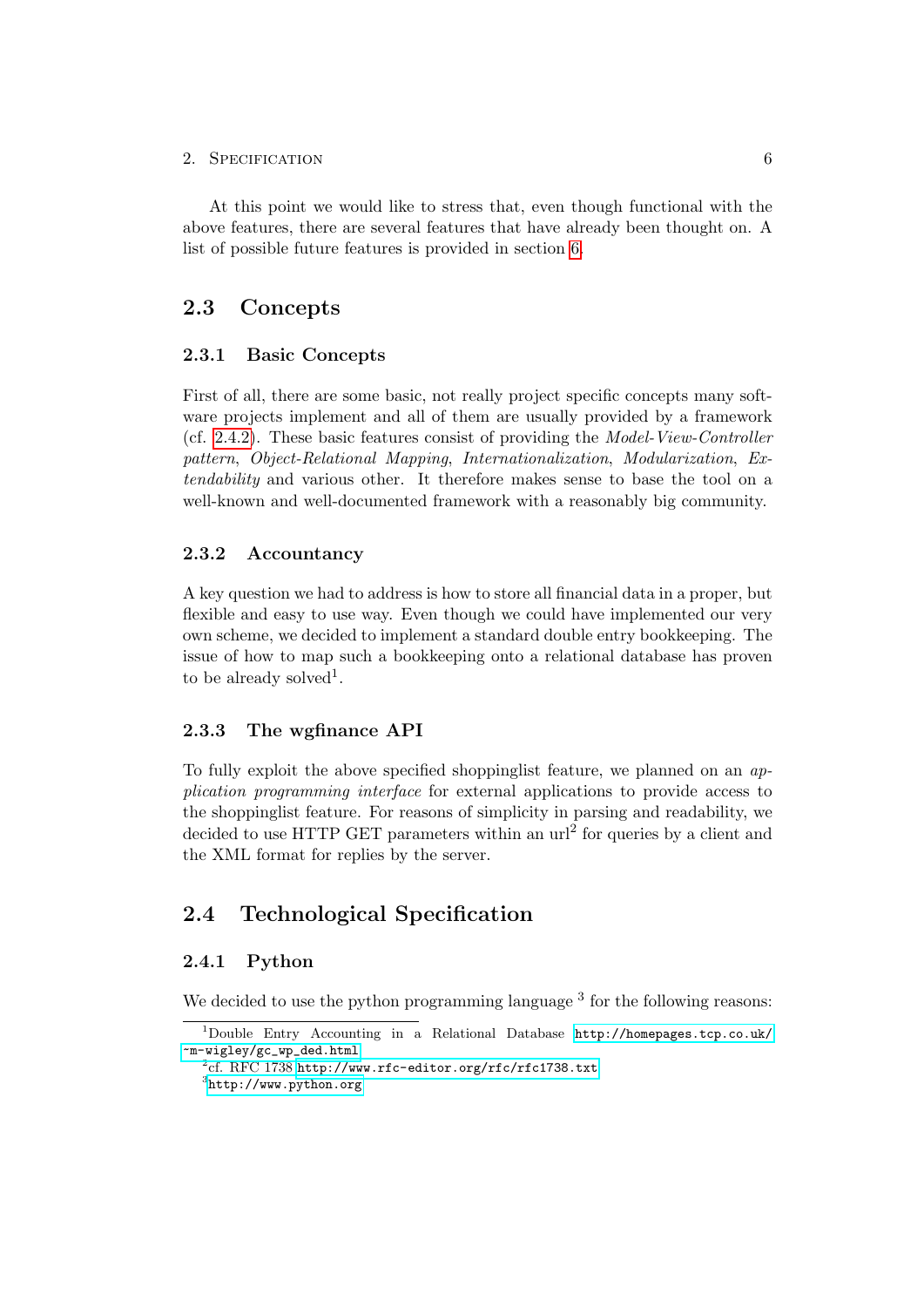- It is a very widely used programming language, with a useful online documentation and a very large and active community.
- Python has its own object-oriented concept, which is very powerful. Furthermore, python relies on intendation rather than on brackets for structuring code. This leads to very readable and clean code, which, from our point of view, is an advantage.
- No one of the wgfinance team had yet gotten in contact with python, which is an advantage on one hand, and a disadvantage on the other: We all wanted to learn a new programming language, even though we would have been much faster in PHP, as some of us had already developed using PHP.

#### <span id="page-10-0"></span>2.4.2 The Django Framework

Having decided to use the Python programming language, we had to find a suitable framework, as already discussed above. Quite quickly we took the decision to use the Django framework. According to their website<sup>4</sup>

Django is a high-level Python Web framework that encourages rapid development and clean, pragmatic design.

Django implements the model-view-controller pattern, to which they rather refer to as the *model-template-view pattern*. It has many users, many of which are active on the project's mailing list. In addition django is being constantly developed further and is very well documented. Built-in in django are various functions as for example a template engine, form classes, internationalisation, and more.

#### <span id="page-10-1"></span>2.4.3 The Database

For the database in the background we chose  $M_ySQL^5$ , which is an open-source and well documented relational database. MySQL is a very powerful database, that provides more than enough functionalities and performance than we needed for wgfinance. Moreover we already used MySQL several times and, hence, already have some practical experience.

 $^4$ <https://www.djangoproject.com>  $^{5}$ <http://mysql.com>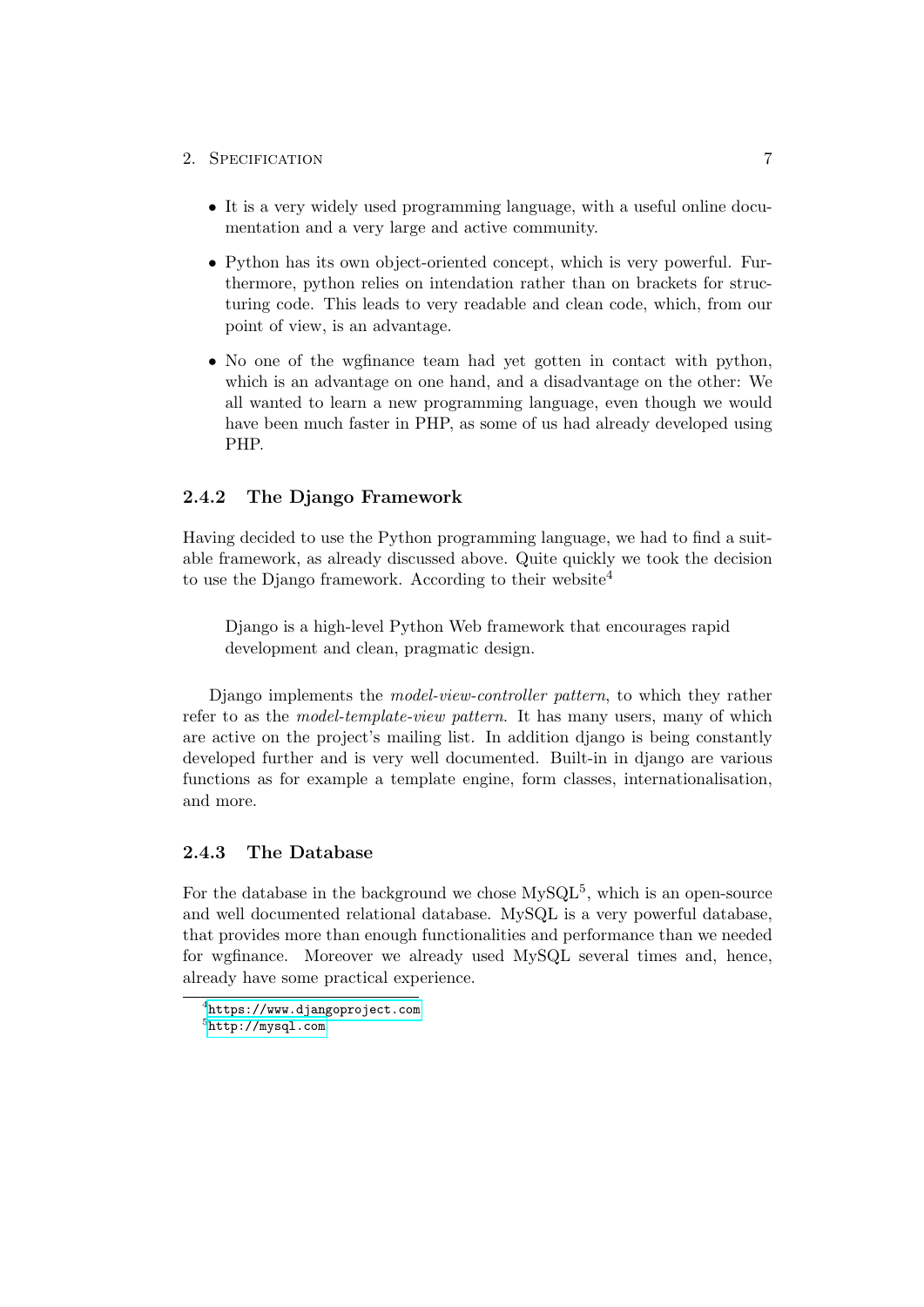#### <span id="page-11-0"></span>2.4.4 Libraries

#### • JQuery<sup>6</sup>

JQuery is an open-source JavaScript library that allows us to manipulate HTML objects in a much simpler and more efficient way. Due to the fact that it's widely used, it is very stable and mostly free of bugs. Furthermore it is cross-browser compatible. JQuery in particular provides functions to select, manipulate and animate HTML objects, as well as to interact with the server using Ajax requests.

#### •  $iqPlot<sup>7</sup>$

jqPlot is an open-source JQuery plugin that is capable of displaying various types of charts, including line plots, bar charts and pie charts. The plugin provides various options for customization.

### • J $Querv$   $UI<sup>8</sup>$

JQuery UI is an official extension to the JQuery framework, which provides the functionality to implement various types of user interface widgets, such as calendar widgets, dialog windows, progress bars, etc.

### • DataTables<sup>9</sup>

DataTables is another plugin for the JQuery library. It provides quite sophisticated enhancements to HTML tables, such as internationalization, multi-column sorting, search functions and many more.

#### • JSTree $^{10}$

Finally, JSTree implements a tree object, which is based on JavaScript and provides many features such as drag and drop support, inline editing, and so on.

 $^6$ <www.jquery.com>

 $^7$ www.j $q$ plot.com

 ${}^{8}$ <http://jqueryui.com>

 $^9$ <http://datatables.net/> <sup>10</sup><http://www.jstree.com/>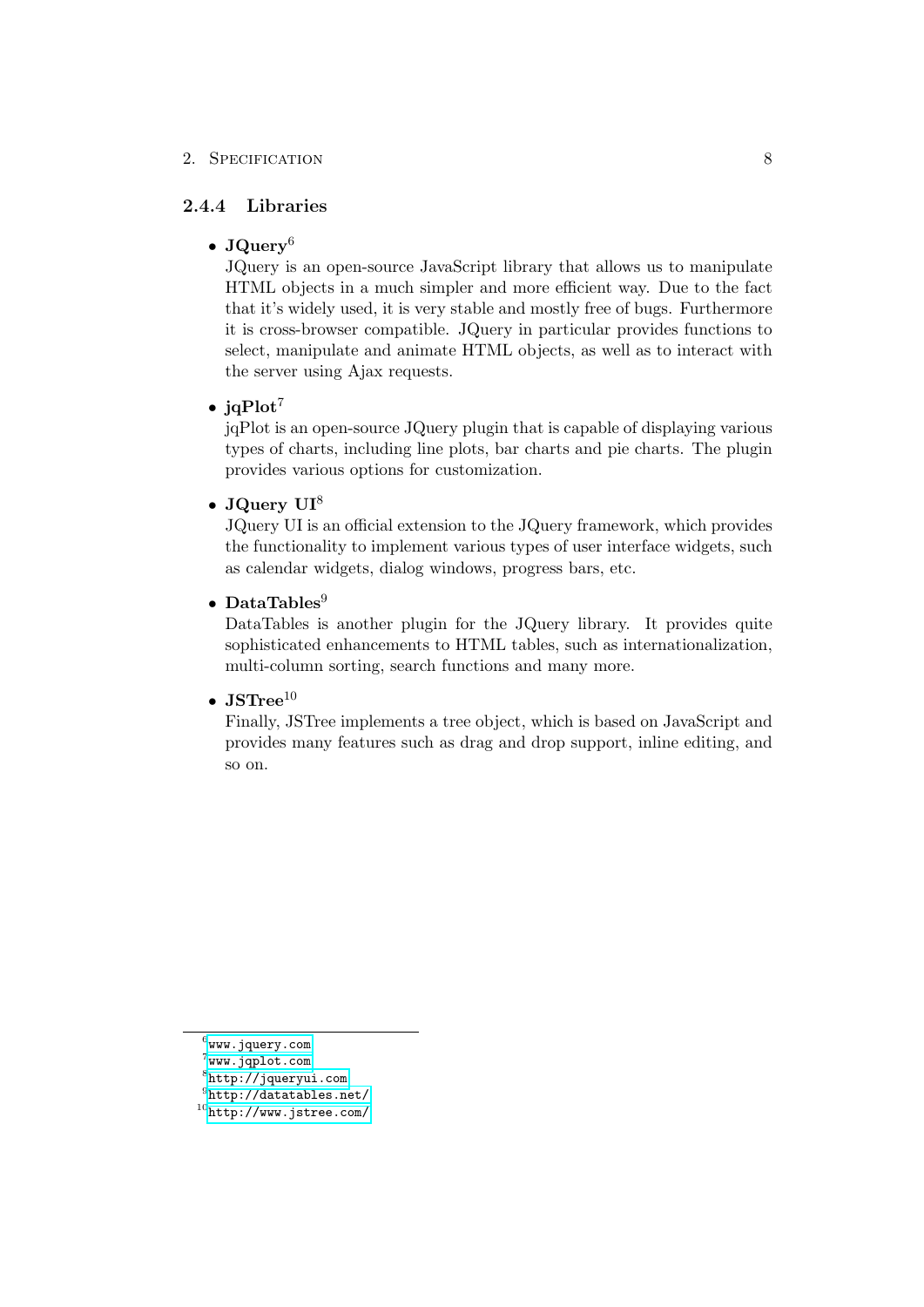## CHAPTER<sub>3</sub>

## Implementation

## <span id="page-12-1"></span><span id="page-12-0"></span>3.1 How-To Develop

- extensive use of a mailinglist
- subversion
- wiki with a few howtos (setup of working station etc.)
- setup of working station: ubuntu, local testserver, sqlite and alternatively mysql

## <span id="page-12-2"></span>3.2 Backend

- <span id="page-12-3"></span>3.2.1 Models
- <span id="page-12-4"></span>3.2.2 Views
- <span id="page-12-5"></span>3.2.3 Client/Server Interaction
- <span id="page-12-6"></span>3.2.4 The Forms Class

### <span id="page-12-7"></span>3.3 Frontend

#### <span id="page-12-8"></span>3.3.1 Templates

The Django template engine gives the programmer the possibility to dynamically compose the pages by building generic templates for various sub-pages and linking them together. Templates can include other templates, or also extend base templates. They can contain logic variables and loops which are then interpreted by the template engine. The placeholders in the templates are filled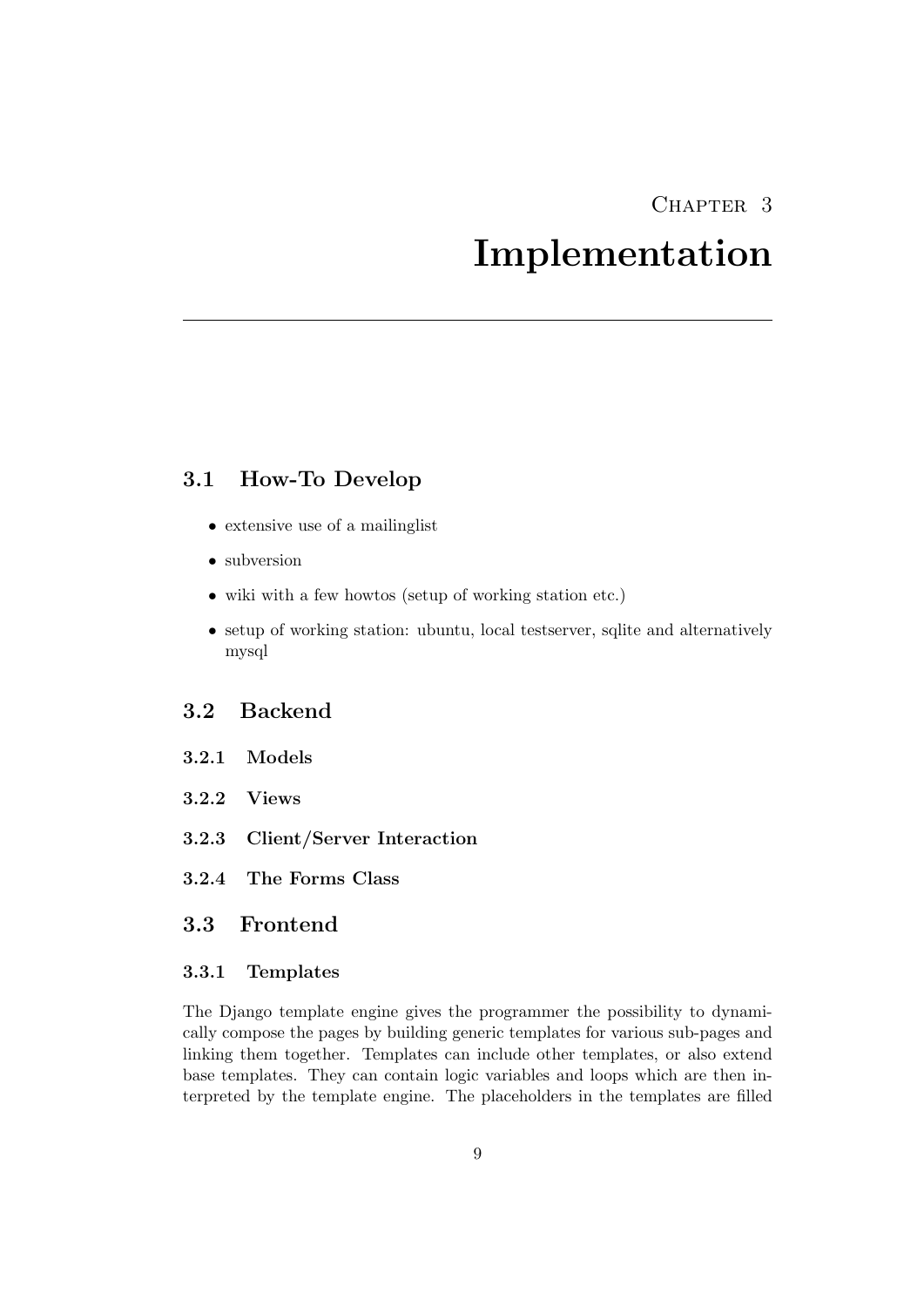#### 3. IMPLEMENTATION 10

by python, before the server delivers the page to the client. This has several advantages: On one hand it is possible to build very complex pages while on same time keeping the templates simple and generic. This especially means, that design changes usually require changes in just a few files. ¡Der Aufbau der Seite kann sehr einfach kontrolliert werden¿

Each page extends a base template, and is composed of a header, a content, and a footer. On the main page the content is composed of several boxes which contain a certain content (for example a shopping list, or the statistics) and can include tabs. The contents and sizes (wide or narrow) of the boxes can be defined in python. The same principle also applies to the settings page, where there are tabs for each main category (personal settings and settings that apply to the whole flat share). Each tab contains various boxes for each subcategory.

#### <span id="page-13-0"></span>3.3.2 Functionalities

#### Using JQuery

As mentioned above, JQuery is a widely used JavaScript library. HTML objects are selected using CSS<sup>1</sup>-like selectors, which means that it is much simpler to select for example all elements of one class than it is using only JavaScript. Once the objects are selected, various functions can be applied on them, for event handling purposes or to manipulate their attributes, amongst others. We used JQuery extensively for most user interface functionalities of the page, for example:

- implementing the tabs on the main page, as well on the settings page
- in the expense box
- in the shopping list box

#### Statistics using jqPlot

To draw the bar and pie charts we used the jqPlot library. The data to be displayed is delivered to the client in JSON<sup>2</sup> format and then parsed by JavaScript. This data was then used to compute various parameters used to customize the appearance of the plot. We for example calculated the ticks on the y-axis ourselves (instead of using the standard autoscale function provided by jqPlot) since we wanted to display 'nicer' numbers, i.e. multiples of powers of ten. The data was then handed over to the jqPlot constructor which rendered the plot and displayed it. The statistics are automatically refreshed if the user enters an expense, or if he switches tabs.

 $^{\rm 1}$ http://www.w $3$ schools.com/css/default.asp

 $^2$ <http://www.json.org/>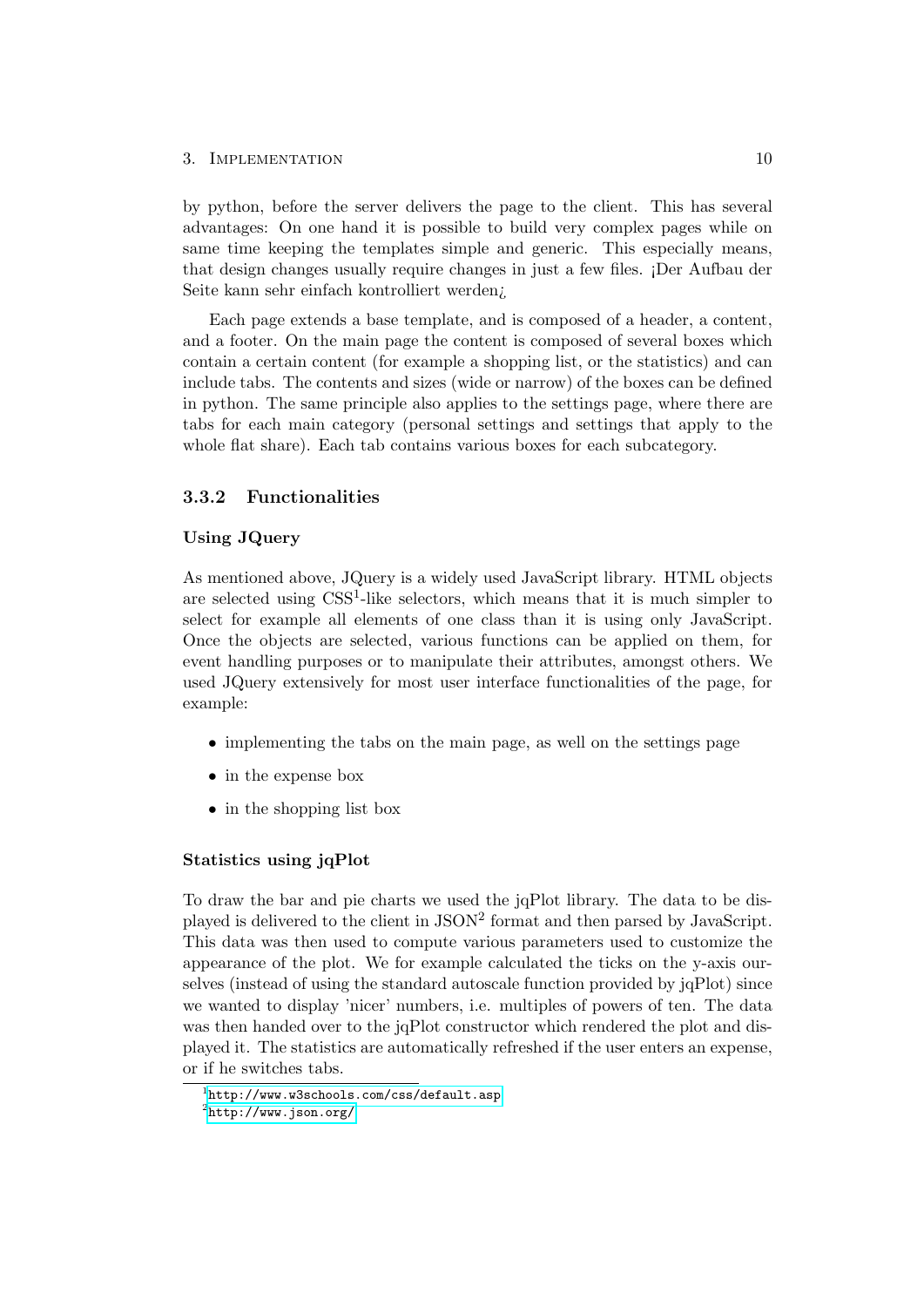## <span id="page-14-0"></span>3.4 API

Regarding the use of the wgfinance application programming interface, we refer to the appendix, where a detailed usage scheme for the API is given[.A.1](#page-23-1)

## <span id="page-14-1"></span>3.5 Design and Usability

In this section we'd like to describe the basic ideas behind the design. Our goal was to have a tool, that can be used with as few clicks as possible, and that consists of as few pages as possible. However, the tool has still to be usable and clearly laid out.

To achieve this goal, we came up with the boxes design. For every tool there exists a box. The boxes can be displayed next to each other on the main page. Furthermore, we changed the content dynamically using AJAX. Therefore no page reloads are necessary, which makes the page slightly faster, but also easier to use. Each box can also contain tabs.

We wanted the current balance of the users to be always visible, therefore we placed a bar chart displaying that information in the header.

All settings (except where you can customize the statistics) are on a separate page.

We placed the expense tool on the upper left of the page, since we think, that this will be the tool that is used most. The statistics tool is placed on the bottom of the page to take advantage of the full page width.

We tried to make the page more usable by automatically focussing on the most appropriate input field. As soon as the user is logged in, the focus is automatically on the field where you can enter the amount of an expense. On the other hand, if you create a new shoppinglist, the focus is on the field, where you can add new items to the shoppinglist.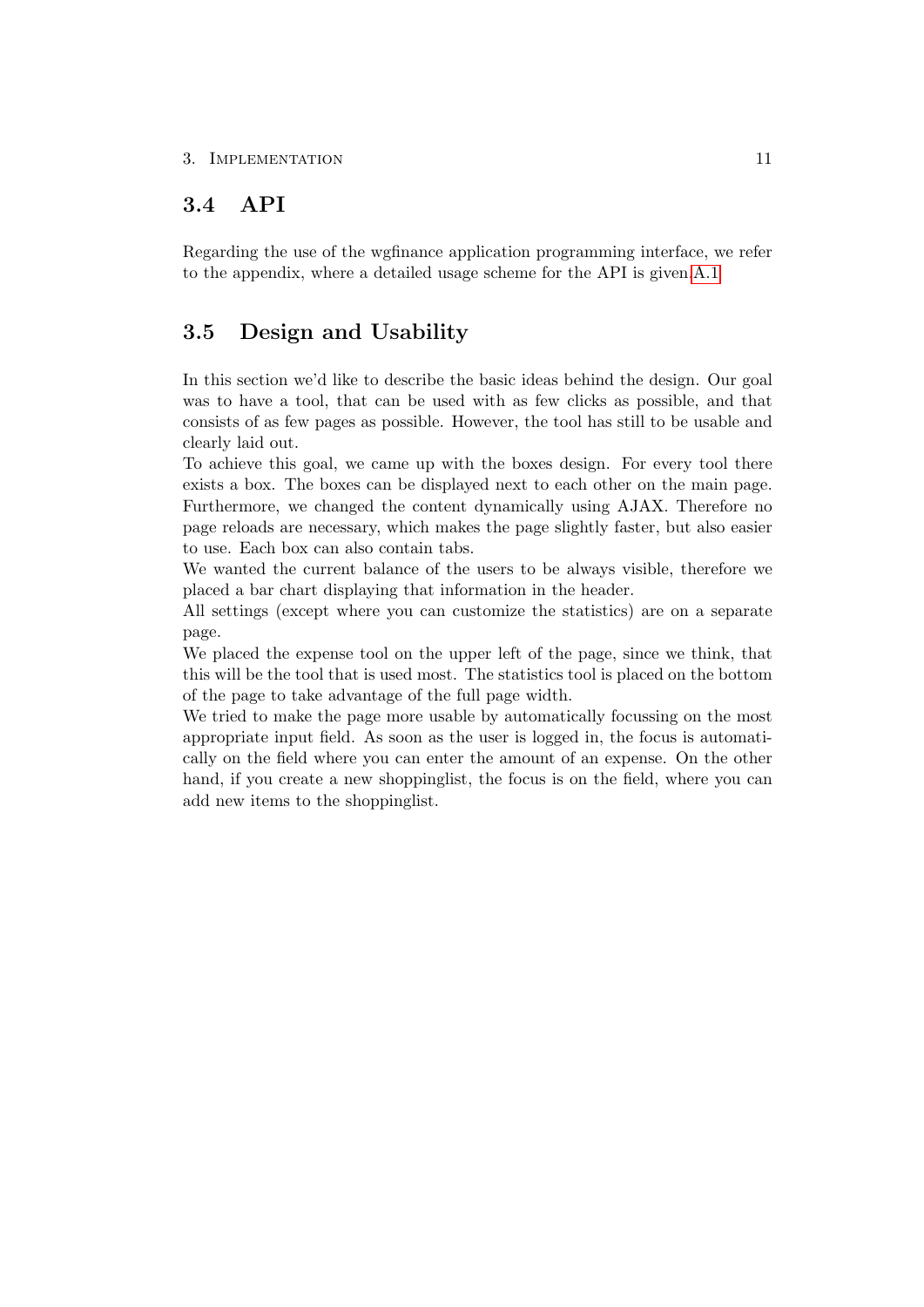### 3. IMPLEMENTATION 12



Figure 3.1: The new wgfinance.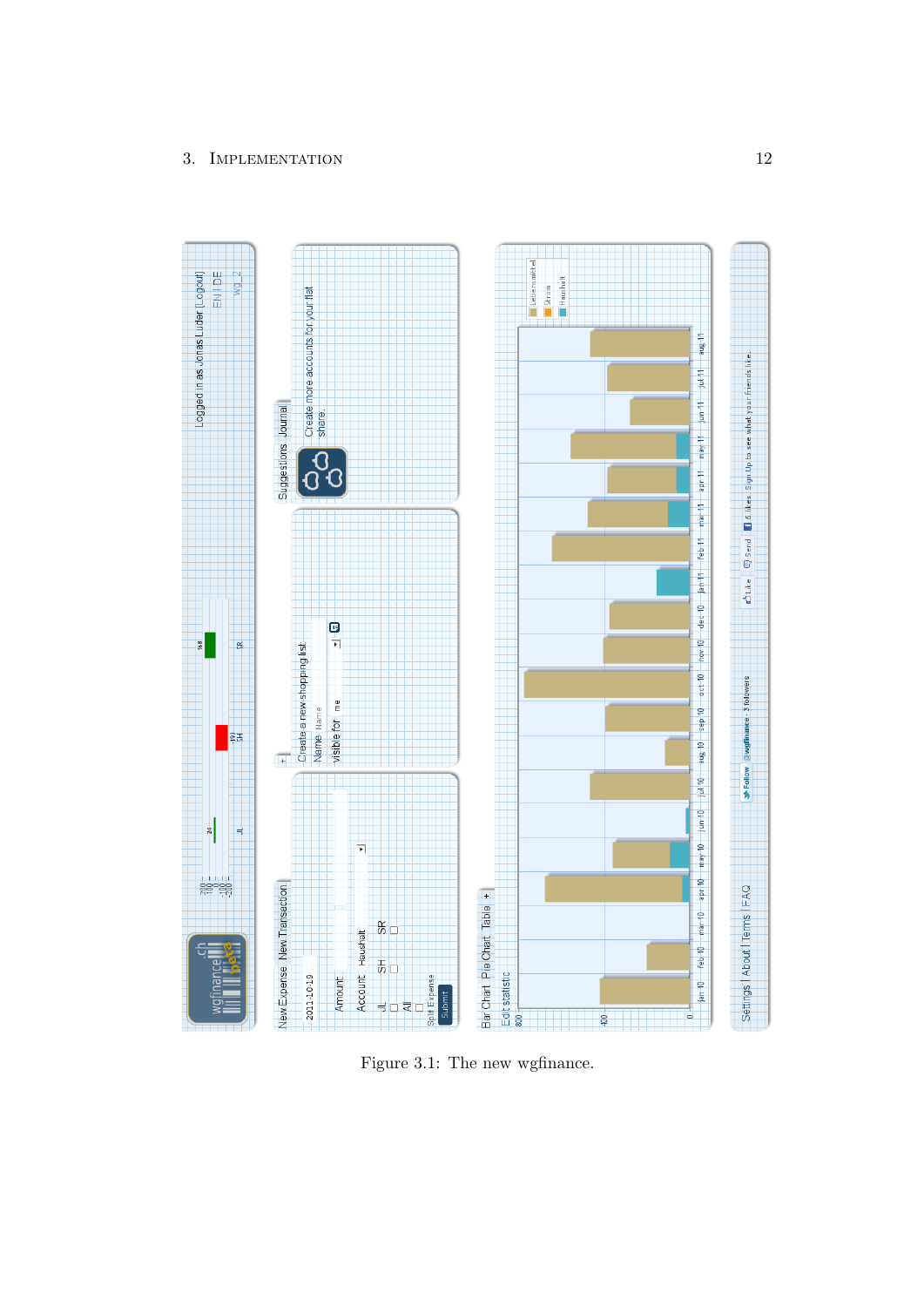## $CHAPTER$  4

## <span id="page-16-0"></span>Security and Data Privacy

When developing a service for today's World Wide Web, one should be quite cautious, as there are many, partly automated, adversaries that try to exploit various vulnerabilites; or, as they've put it in [\[4\]](#page-31-1):

The Internet can be a scary place.

In this chapter we illustrate how security issues are handled in the Django framework and wgfinance, respectively. Generally speaking, there are two different perspectives we have to focus on, namely the perspective of the client and the server's.

## <span id="page-16-1"></span>4.1 The Client's Perspective

A client's main concern, if even any, is usually the protection of the data he or she provided. To account for this we considered the following:

#### <span id="page-16-2"></span>4.1.1 HTTPS

In order to authenticate the server to the client on one hand, and to encrypt the traffic on the other, we deployed HTTPS, hence certificates. With that we can establish a secret channel between the server and the user and hence, the client need not worry about his data being eavesdropped.

#### <span id="page-16-3"></span>4.1.2 API Security

The API is typically used for external applications, that want to use the capabilities of wgfinance and include it within this application. Since we cannot guarantee the well-functioning of those applications, it would not make sense to use the username and password combination that we use within wgfinance itself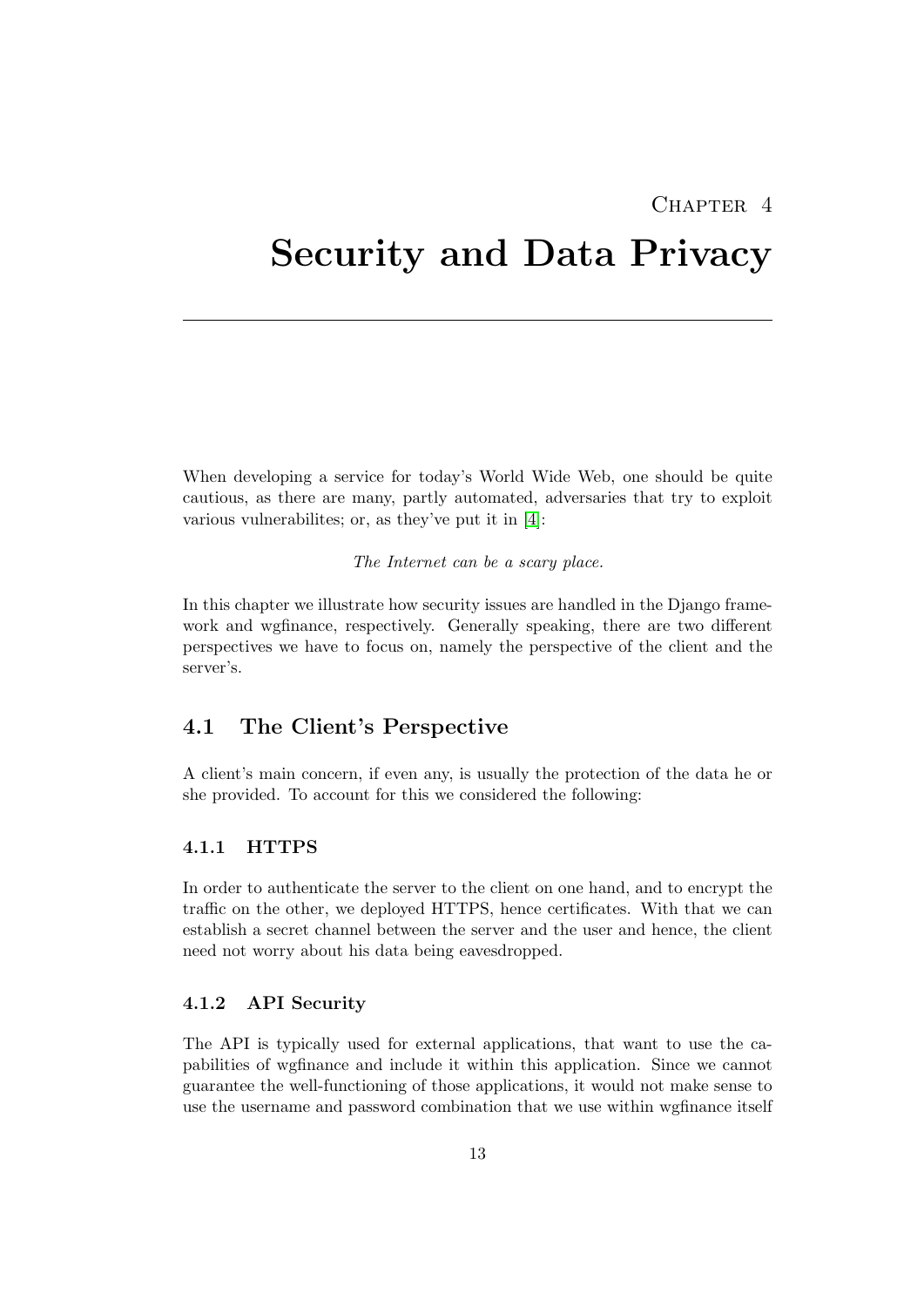#### 4. Security and Data Privacy 14

for authentication. We took the decision to rather use a username and token combination. For allowing an external application access to wgfinance, the user has to generate a token within wgfinance and then use it to connect from within the exernal application.

This is particularly useful in the case where the external applications are run on portable devices. Upon loss of such a device the user can just simply deactivate the token within wgfinance to prevent further access by the external application. In addition the password itself has not been compromised, since it was never stored on the lost device.

## <span id="page-17-0"></span>4.2 The Server's Perspective

From the server's point of view the security challenge is manifold. According to [\[4,](#page-31-1) p. 341] the most important paradigm concerning how to deal with the threat can be stated as follows:

Never - under any circumstances - trust data from the browser.

Having this paradigm in mind, let's look at some frequent exploits.

#### <span id="page-17-1"></span>4.2.1 SQL Injection

In an SQL injection exploit an attacker typically makes use of form parameters, i.e. GET or POST parameter, that are put into a SQL query without being properly escaped. Since an SQL query is directly executed on the database, this type of exploit has quite a big impact.

Thanks to the sophisticated Django database API all parameters given to the API functions are escaped automatically. The only point where we did have to pay special attention is obviously in cases where we did deliberately omit the database API. Since this happens only at one point in the code, we were able to ensure that parameters are being escaped.

#### <span id="page-17-2"></span>4.2.2 Cross-site Scripting

Another typical attack, which again makes use of browser data not being correctly escaped, is known as cross-site scripting, or XSS for short. In this case GET or POST parameters are poisoned with possibly malicious HTML tags, such as iframes et al, that are then directly put onto the returned webpage.

In Django however the mighty template engine generally escapes every variable that it is given.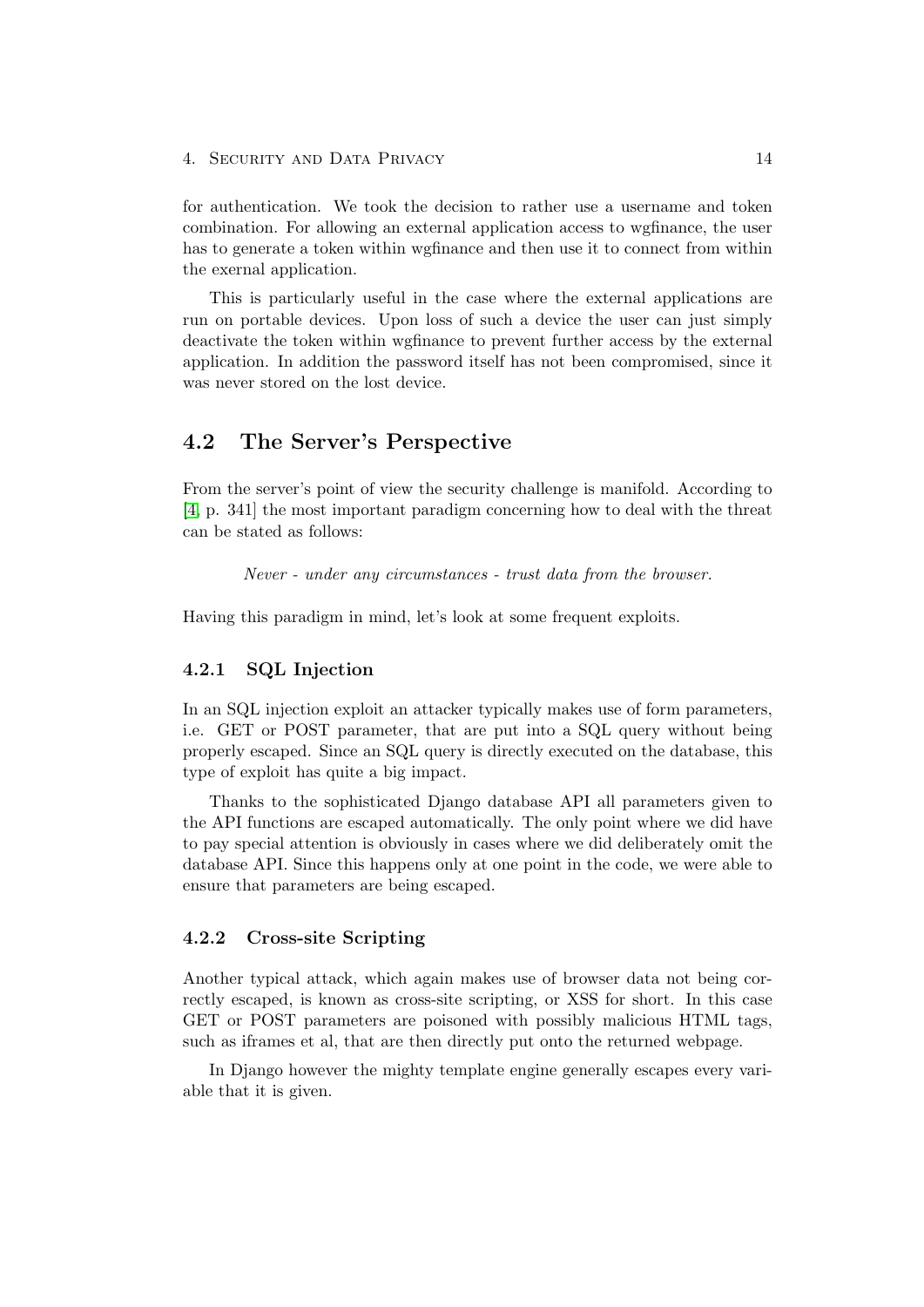#### <span id="page-18-0"></span>4.2.3 Directory Traversal

As on one hand we do not explicitly open files in our code, and on the other hand all urls that are requested by a client are matched against regular expressions, there is virtually no risk of directory traversal.

#### <span id="page-18-1"></span>4.2.4 Session Hijacking

Since we use HTTPS, as already mentioned above, a secret channel between the client and the server can be established, which eliminates the risk of a session being hijacked. However one is still vulnerable against Man-in-the-Browser attacks.

#### <span id="page-18-2"></span>4.2.5 API

Regarding the API we do have to be very paranoid, as any possibly malicious application can access it. Therefore we observe that 1. we have to always comply with the above paradigm and hence 2. design the API calls in a very strict and clearly defined manner.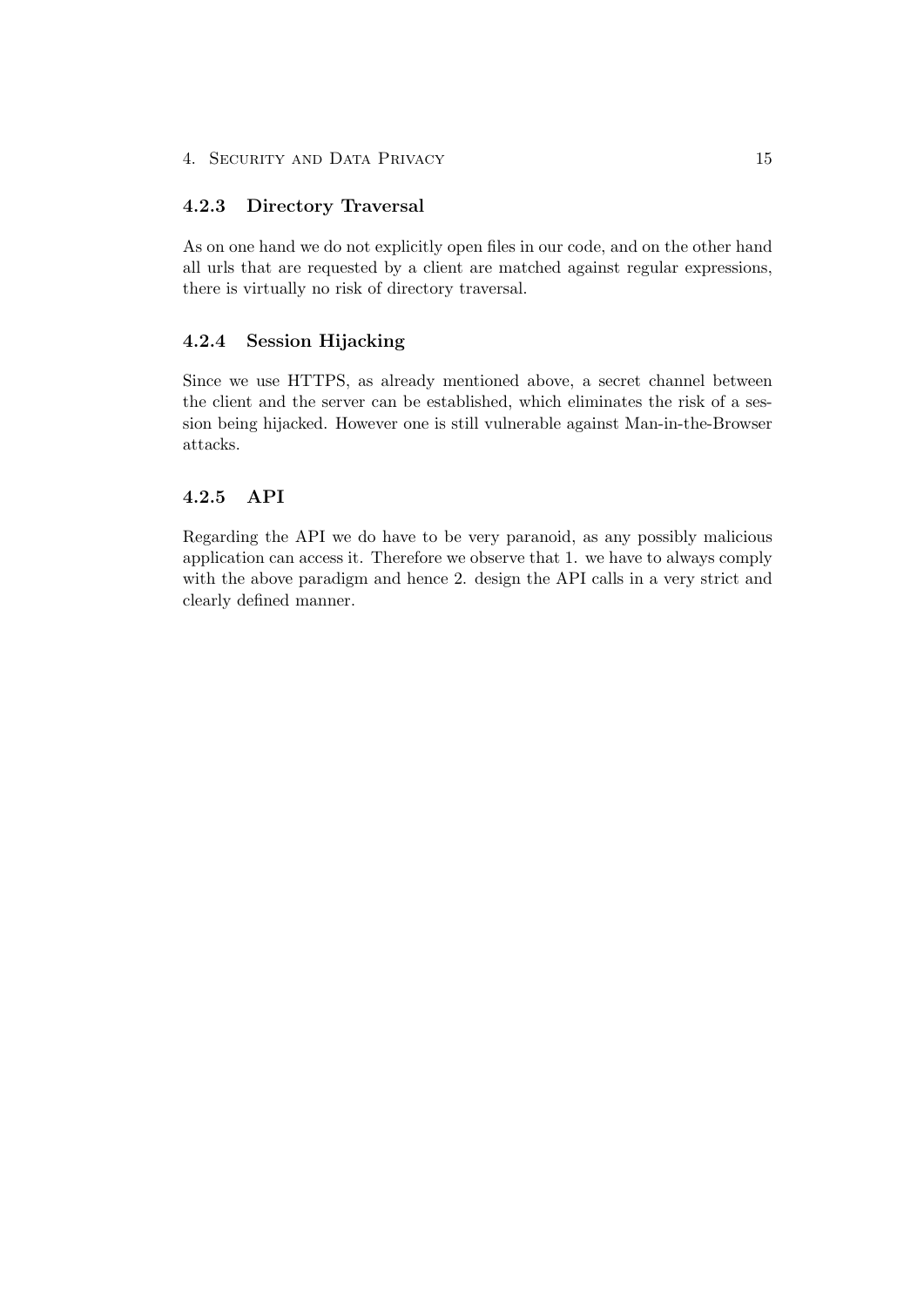## <span id="page-19-0"></span>CHAPTER<sub>5</sub> Competitors and Rivals

Obviously, there are dozens, if not hundreds of other websites that provide functionalities similar to wgfinance. Below we analyzed three of them and provide comparisons to wgfinance.

## <span id="page-19-1"></span>5.1 splitabill

splitabill.com<sup>1</sup> essentially provides the functionality we call the expense tool. However, in splitabill every expense is looked at separately and therefore it is not efficiently possible to look at statistics and every expense needs to be settled separately. This may be suitable to settle occasional expenses with varying partners, but it is a very inefficient way of keeping track of regular expenses with the same partners, as it would be the case in a flat share. From a flat share's point of view wgfinance would better suit its needs.

## <span id="page-19-2"></span>5.2 iou.ch

iou.ch<sup>2</sup>, which has been developed by fellow ETH students, has a very sophisticated way to split bills. It is for instance possible to split bills percentaged, whereas wgfinance is only able to split them equally among the flat mates. It has a very doodle-like user interface to create the so called pots. In contrast to the multi-level account scheme of wgfinance, iou.ch supports only a single account called a pot to register all expenses. Therefore iou.ch can only provide very limited statistics.

<sup>1</sup> <https://splitabill.com>  $^2$ <http://www.iou.ch>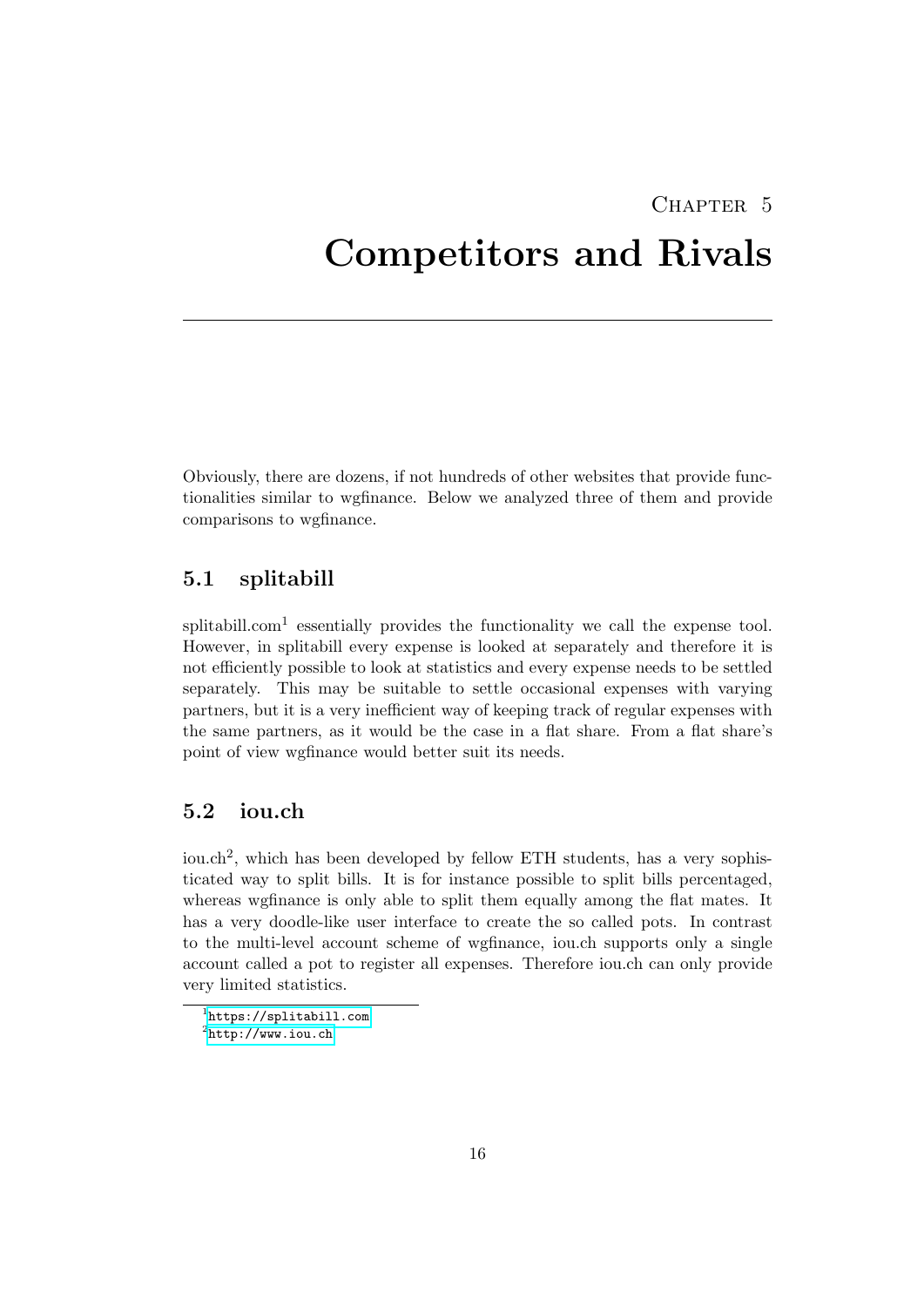## <span id="page-20-0"></span>5.3 abrechnung-wg.de

The tool that matches wgfinance best is abrechnung-wg.de<sup>3</sup>. Many features of the two tools are similar. However abrechnung-wg.de provides additional features, namely a budget planning tool and automated regular expenses. wgfinance on the other hand provides splitting of expenses, which abrechnung-wg.de doesn't. Furthermore the statistics of wgfinance seem more sophisticated than those of abrechnung-wg.de, since they are able to show multiple accounts within the same chart. Generally wgfinance seem to be laid out more clearly, due to the fact that abrechnung-wg.de uses more pages to provide the same features.

 $^3$ <http://abrechnung-wg.de>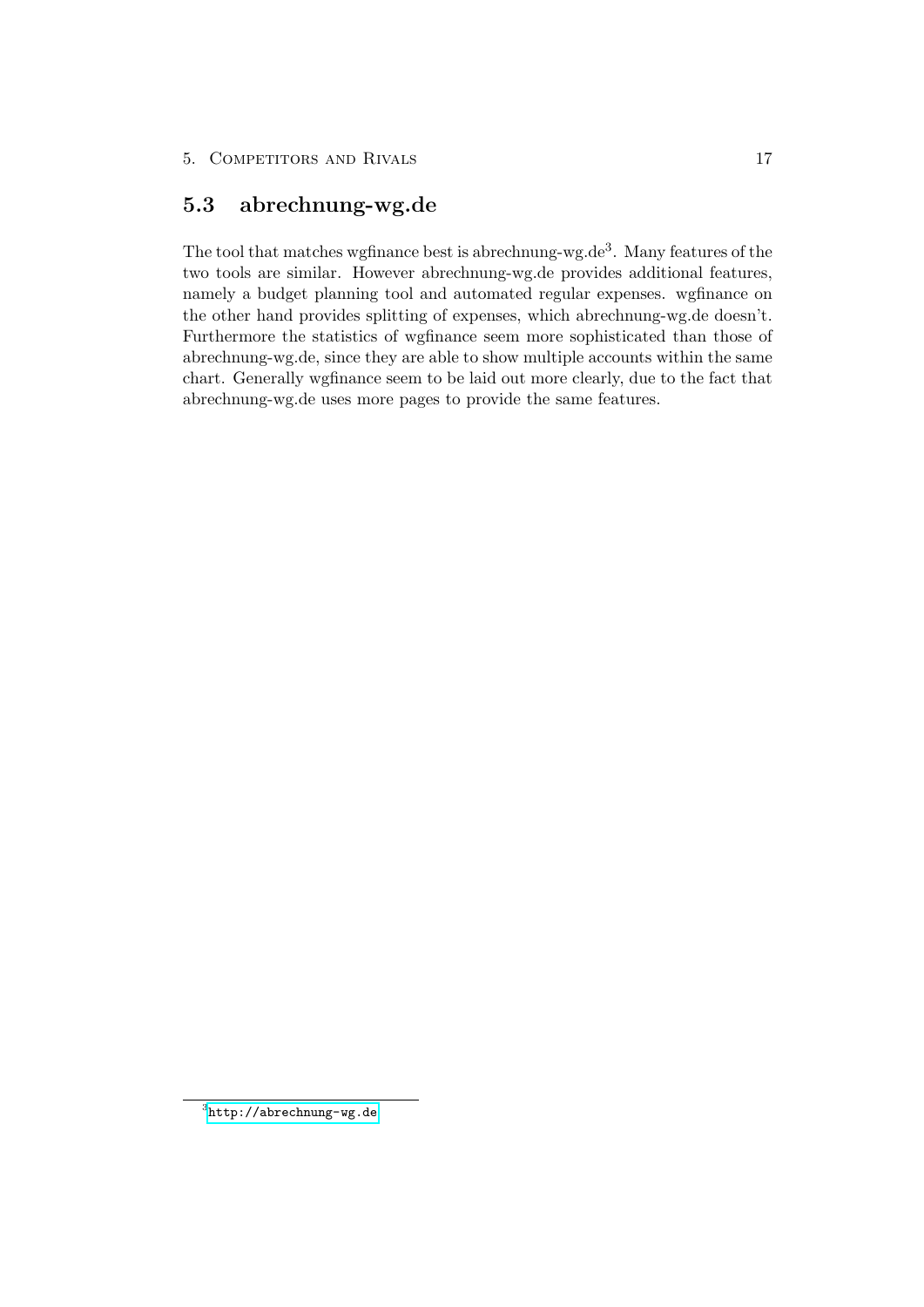## CHAPTER 6 Conclusion

<span id="page-21-0"></span>Taking the above comments on our rivals into account, we observe that in some cases wgfinance is in an inferior position and in other cases superior. We can therfore conclude that wgfinance provides a competitive service, but does not provide revolutionary new functions.

## <span id="page-21-1"></span>6.1 wgfinance Future

As mentioned on various occations above, there are numerous features we already came up with. In the following we provide a list as well as a description of those features as an inspiration for future development of wgfinance. An implementation of the features below would turn wgfinance into an even more competitive tool.

#### • Budget

A budget tool for planning and monitoring accounts of a flat share is probably the feature that has to be implemented next. This feature would provide a simple form where expense limits for certain accounts could be specified. Furthermore the statistics would have to provide an appropriate visualization of budget states.

#### • Export

Even though all expenses can be examined in the statistics, there might be the need for a hardcopy. For instance the hardcopy could be needed for archiving, or even as a backup. An export functionality of a given statistics would therefore be a very handy feature.

#### • Website for Mobile Clients

Generally the time between an expense itself and the its registration in wgfinance has to be kept small. It would therefore be desirable that expenses are registered almost in real-time, hence on mobile clients. As the display of those devices is usually small, a special website is required for these devices.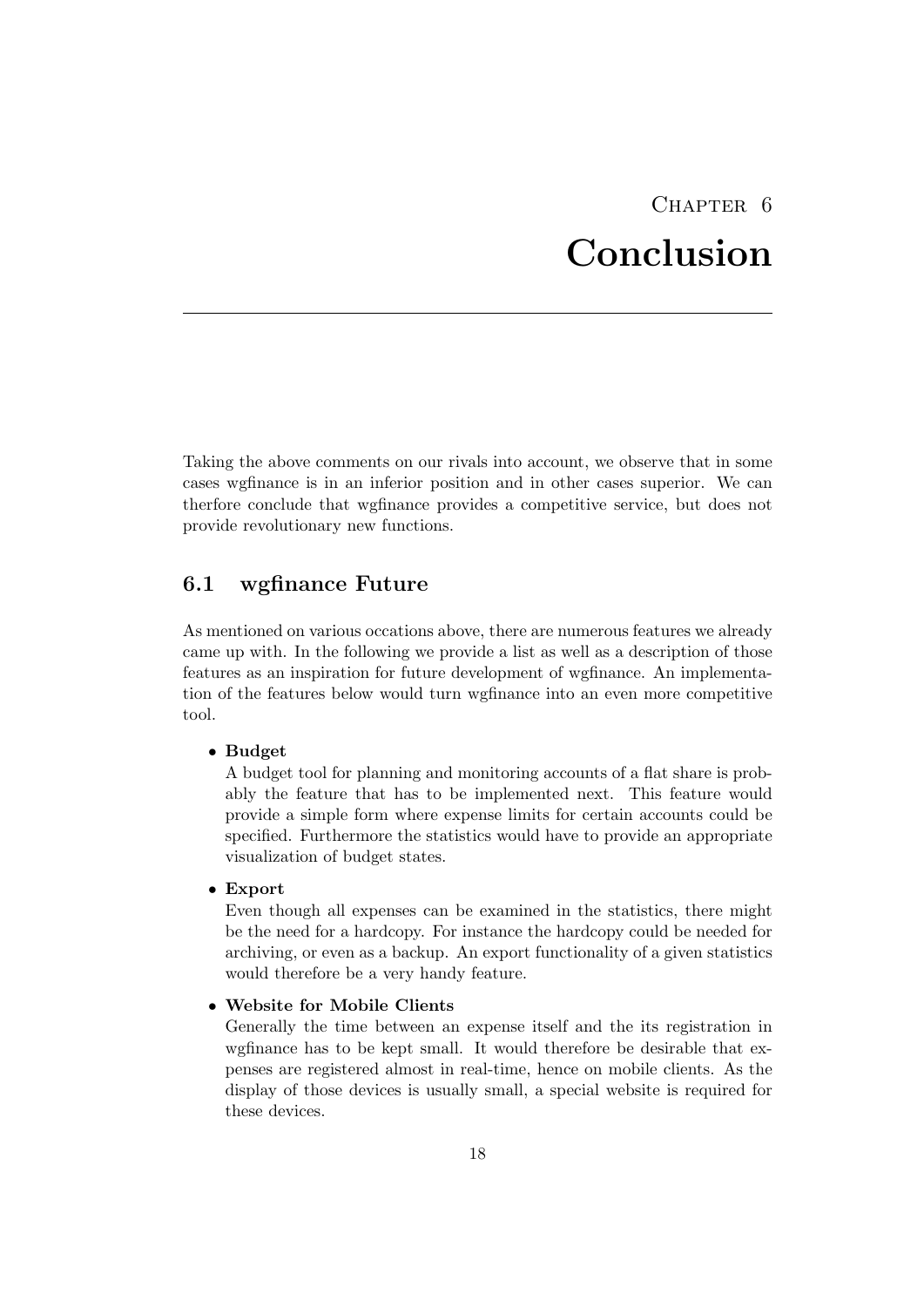#### 6. Conclusion 19

#### • Autocomplete

A small but useful feature would be an autocomplete function for the comment in the expense tool, as well as for items in the shoppinglist. This feature would provide suggestions based on previous entries while typing.

#### • API Extension

Currently the above specified API provides access only to the wgfinance shoppinglist feature. It is desirable that the API is extended as to provide the whole wgfinance functionality, especially registering expenses.

#### • Embedding <http://aktionis.ch>

By embedding the website aktionis.ch, which provides an overview of sales promotions by multiple companies such as Migros, Coop or Denner, the shoppinglist feature could be made even more sophisticated. Given items of a shoppinglist could be compared to the promotions, and suggestions could be given regarding the store at which the item could be bought.

#### • Social Sharing

In order to promote wgfinance and to attract more users the integration of wgfinance into social networking sites has to be deepened. One could an imagination such that a given facebook user can share that he or she is using wgfinance in a simple manner.

There is currently already an ongoing project: A flat mate of Lorenz is developing a shoppinglist app for android mobile phones, that makes use of the wgfinance API.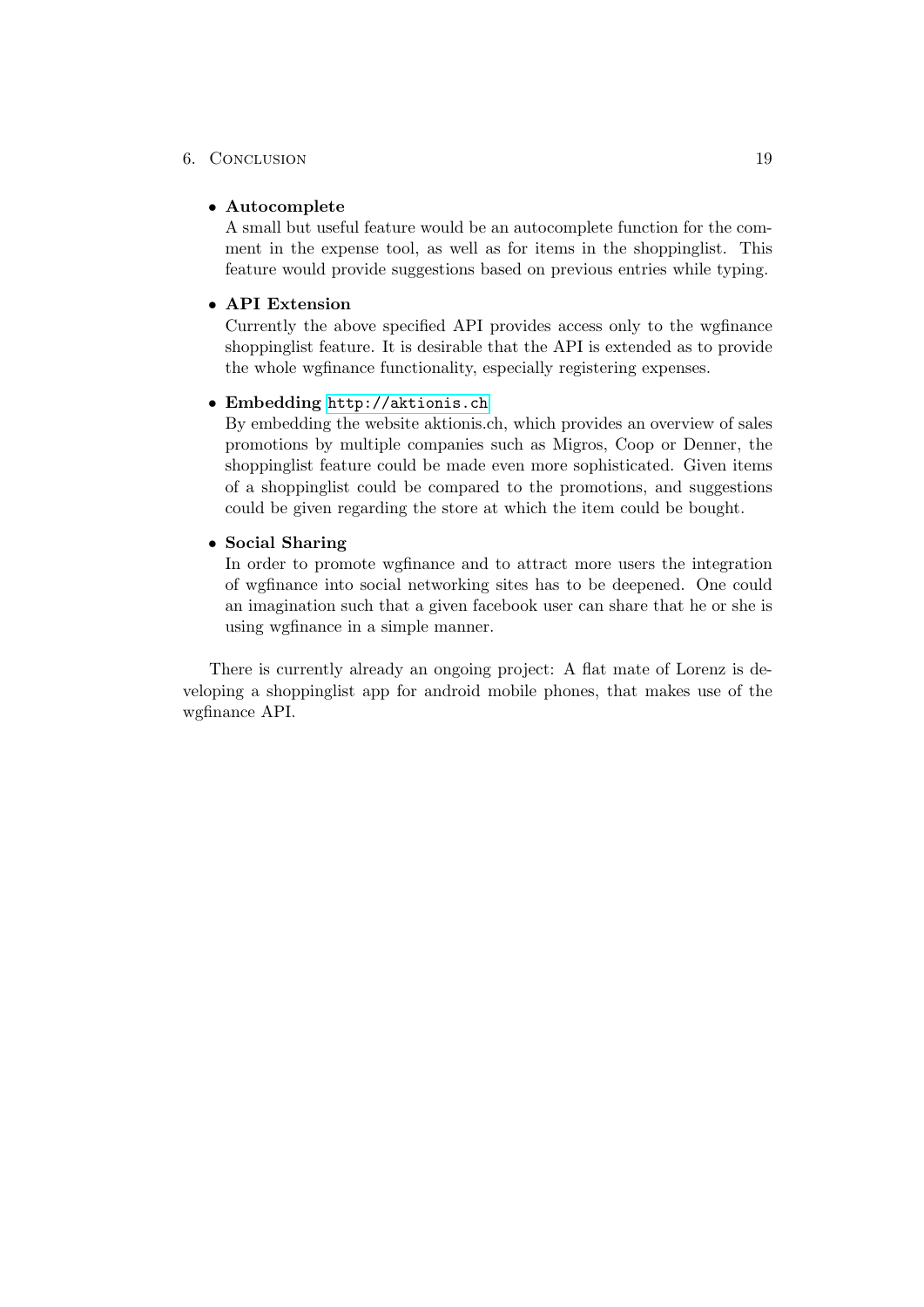## <span id="page-23-0"></span>Appendix A Developer's Notes

## <span id="page-23-1"></span>A.1 Application Programming Interface

### <span id="page-23-2"></span>A.1.1 General Remarks

- All URLs have to be encoded as defined in  $\text{RFC1738}^1$ .
- All strings are encoded in UTF-8.
- Arguments like <api\_token> have to be replaced by the variable.
- Arguments like [person\_id] have to be replaced as well, but are optional.
- The root tag of every responce is the api\_v0 tag.
- If the status is not ok, this tag is always empty:
	- If the request url does not match any pattern shown below: <api\_v0 status="request\_invalid" />
	- If the token is invalid:
		- <api\_v0 status="auth\_token\_invalid" />

 $1$ <http://www.rfc-editor.org/rfc/rfc1738.txt>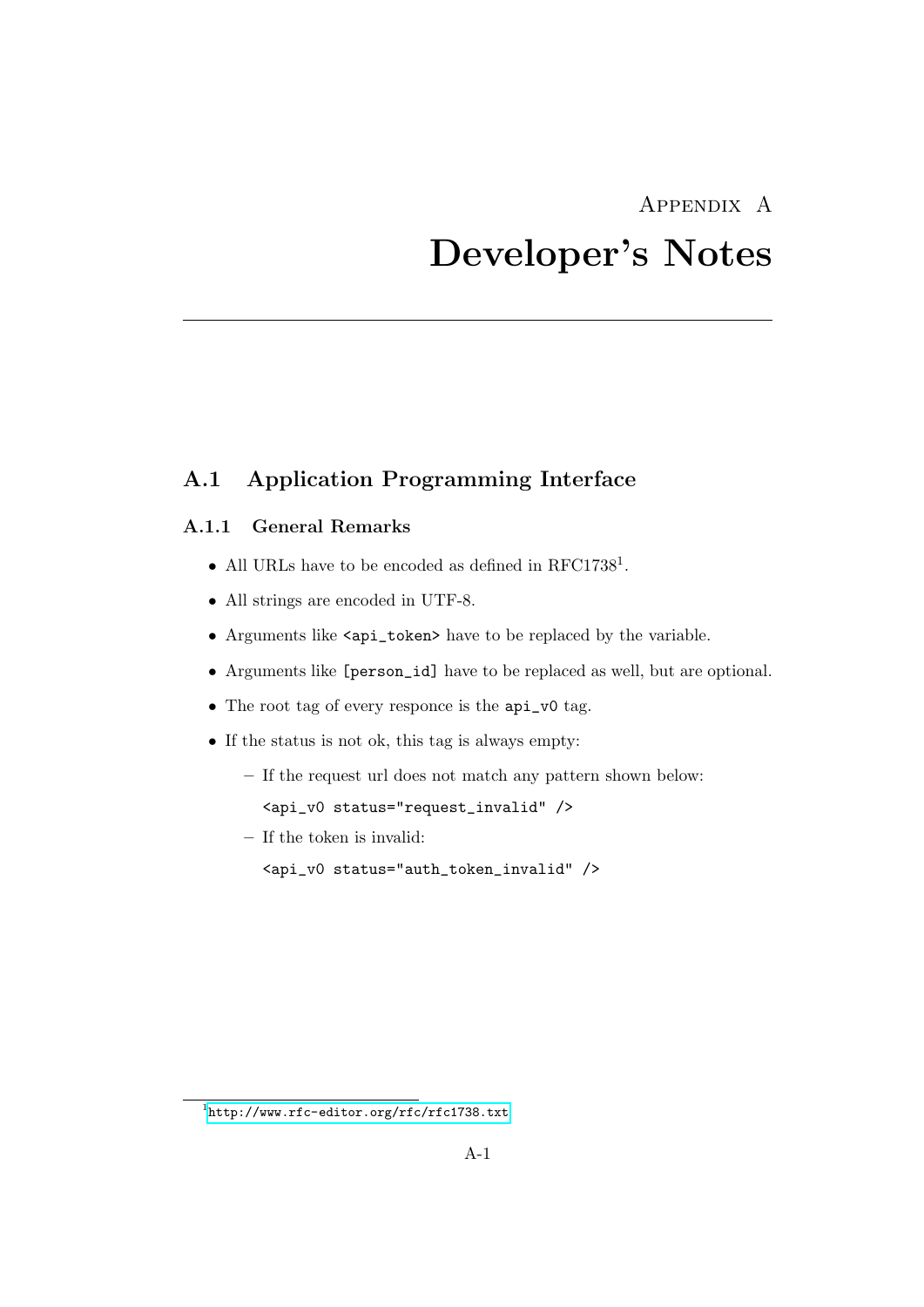Developer's Notes A-2

#### <span id="page-24-0"></span>A.1.2 Function Reference

- wg\_listing\_add
	- success

```
http://localhost:8000/api_v0/9ebd6c2bd3a5234bd81a817b23b9a099/ \
   wg_listing/add/?name=a%20new%20list
```

```
<api_v0 status="ok" wg_id="1" person="LK" >
<wg_listing_add status="ok" >
<listing id="12" v_id="24"
modified="2011-01-01 20:41:50"
modified_by="LK"
name="a new list" />
</wg_listing_add>
\langleapi_v0>
```
– If the name parameter is omitted:

```
http://localhost:8000/api_v0/9ebd6c2bd3a5234bd81a817b23b9a099/ \
   wg_listing/add/
<api_v0 status="ok" wg_id="" person="" >
<wg_listing_add status="name_missing" />
</api_v0>
```
- wg\_listing\_delete
	- success

```
http://localhost:8000/api_v0/9ebd6c2bd3a5234bd81a817b23b9a099/ \
   wg_listing/delete/9/
```

```
<api_v0 status="ok" wg_id="1" person="LK" >
<wg_listing_delete status="ok" id="9" />
</api_v0>
```
– If the listing does not exist or does not belong to the person or the flat share of the token:

```
<api_v0 status="ok" wg_id="1" person="LK" >
<wg_listing_delete status="invalid_listing_id" />
\langleapi_v0>
```
- wg\_listing\_get
	- $-$  http://localhost:8000/api\_v0/9ebd6c2bd3a5234bd81a817b23b9a099/\ wg\_listing/get/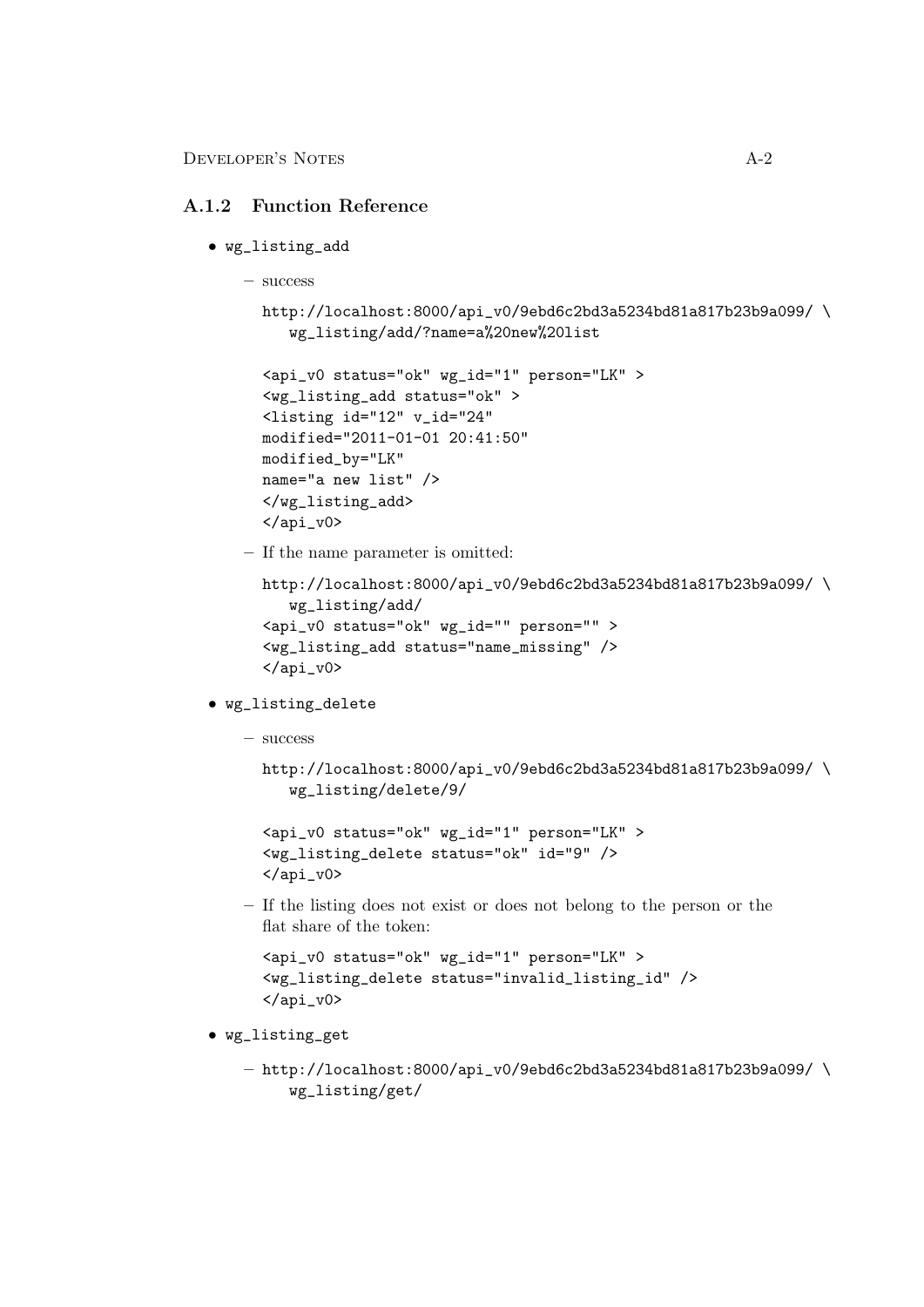```
Developer's Notes A-3
         <api_v0 status="ok" wg_id="1" person="LK" >
         <wg_listing_get status="ok" >
         <listing id="1" v_id="3"
        modified="2010-12-31 17:03:29"
        modified_by="LK"
        name="test 0" />
        <listing id="2" v_id="9"
        modified="2011-01-01 14:57:54"
        modified_by="LK"
        name="second listing" />
        <listing id="10" v_id="21"
        modified="2011-01-01 15:42:14"
        modified_by="LK"
        name="another listing" />
        </wg_listing_get>
        \langleapi \text{v0}- http://localhost:8000/api_v0/9ebd6c2bd3a5234bd81a817b23b9a099/\
           wg_listing/get/?items=true&listing_v_id_gt=1&item_v_id_gt=10
         <api_v0 status="ok" wg_id="1" person="LK" >
         <wg_listing_get status="ok" listing_v_id_gt="1" item_v_id_gt="10" >
        <listing id="1" v_id="23"
        modified="2011-01-01 20:36:47"
        modified_by="LK"
        name="new name" >
        \text{time} id="1" v_id="20"modified="2011-01-01 20:50:15"
        modified_by="LK"
        content="modified content" />
         </listing>
         <listing id="2" v_id="9"
        modified="2011-01-01 14:57:54"
        modified_by="LK"
        name="second listing" >
        \text{time} id="10" v_id="11"
        modified="2011-01-01 14:13:56"
        modified_by="LK"
        content="third thing" />
        \text{time} id="11" v_id="12"
        modified="2011-01-01 14:14:10"
        modified_by="LK"
        content="third thing" />
         <item id="13" v_id="14"
```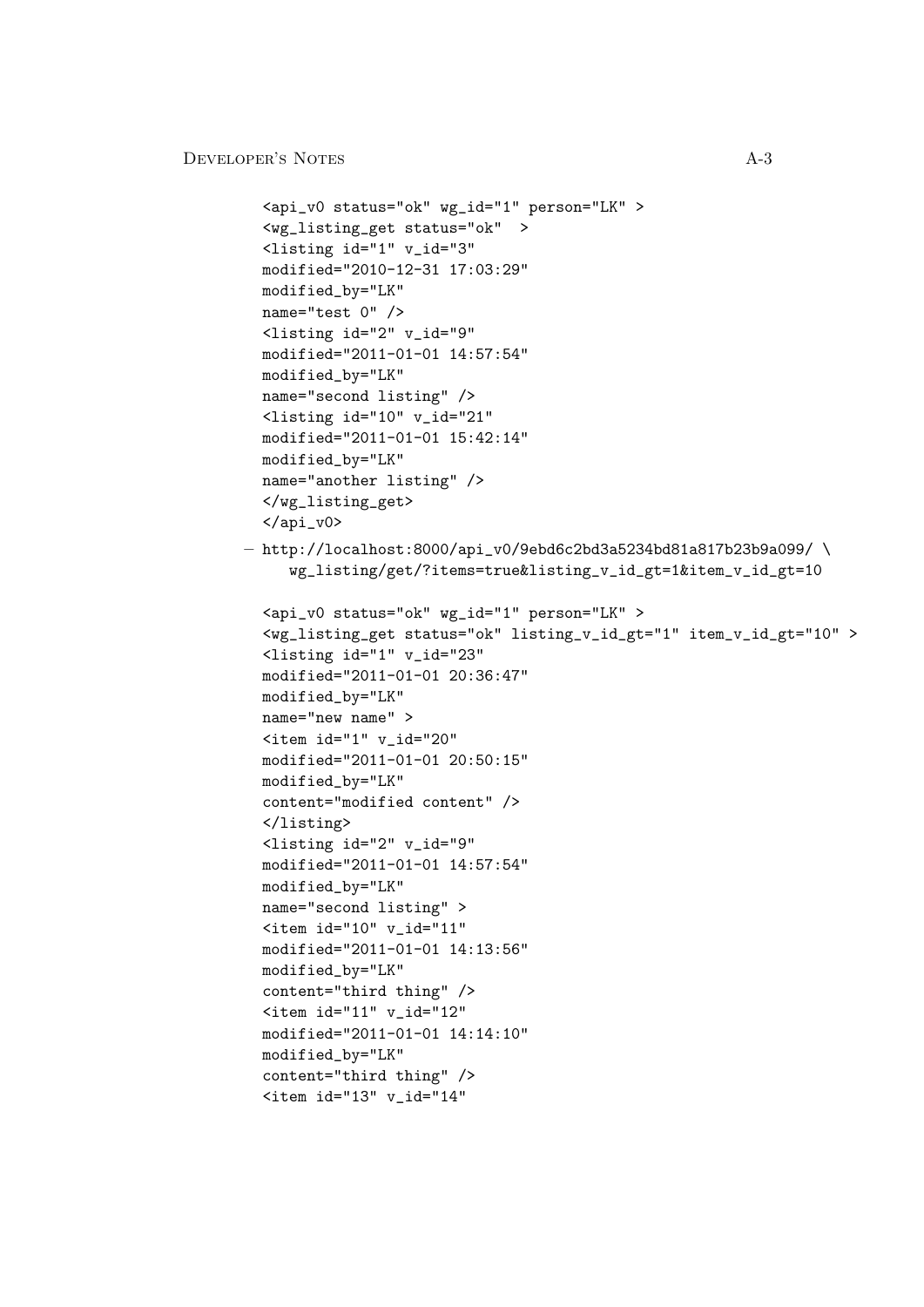```
modified="2011-01-01 14:24:02"
  modified_by="LK"
  content=""another test"" />
  </listing>
  <listing id="10" v_id="21"
 modified="2011-01-01 15:42:14"
 modified_by="LK"
 name="another listing" />
  <listing id="12" v_id="24"
 modified="2011-01-01 20:41:50"
 modified_by="LK"
 name="a new list" />
  </wg_listing_get>
  \langle /api_v0>
– items=true
  If the get parameter items == 'true', the items are returned.
– listing_v_id_gt=n
```

```
If the get parameter listing_v_id_gt is set, only listings with a
listing_version_id > listing_v_id_gt are returned.
```
- $-$  item v id gt=n If the get parameter item\_v\_id\_gt is set, only items with a item\_version\_id > item\_v\_id\_gt are returned.
- wg\_listing\_modify
	- $-$  http://localhost:8000/api\_v0/9ebd6c2bd3a5234bd81a817b23b9a099/\ wg\_listing/modify/1/?name=new%20name

```
<api_v0 status="ok" wg_id="1" person="LK" >
<wg_listing_modify status="ok" >
<listing id="1" v_id="23"
modified="2011-01-01 20:36:47"
modified_by="LK"
name="new name" />
</wg_listing_modify>
\langleapi_v0>
```
– No name given:

```
http://localhost:8000/api_v0/9ebd6c2bd3a5234bd81a817b23b9a099/ \
   wg_listing/modify/1/
```

```
<api_v0 status="ok" wg_id="1" person="LK" >
<wg_listing_modify status="name_missing" />
</api_v0>
```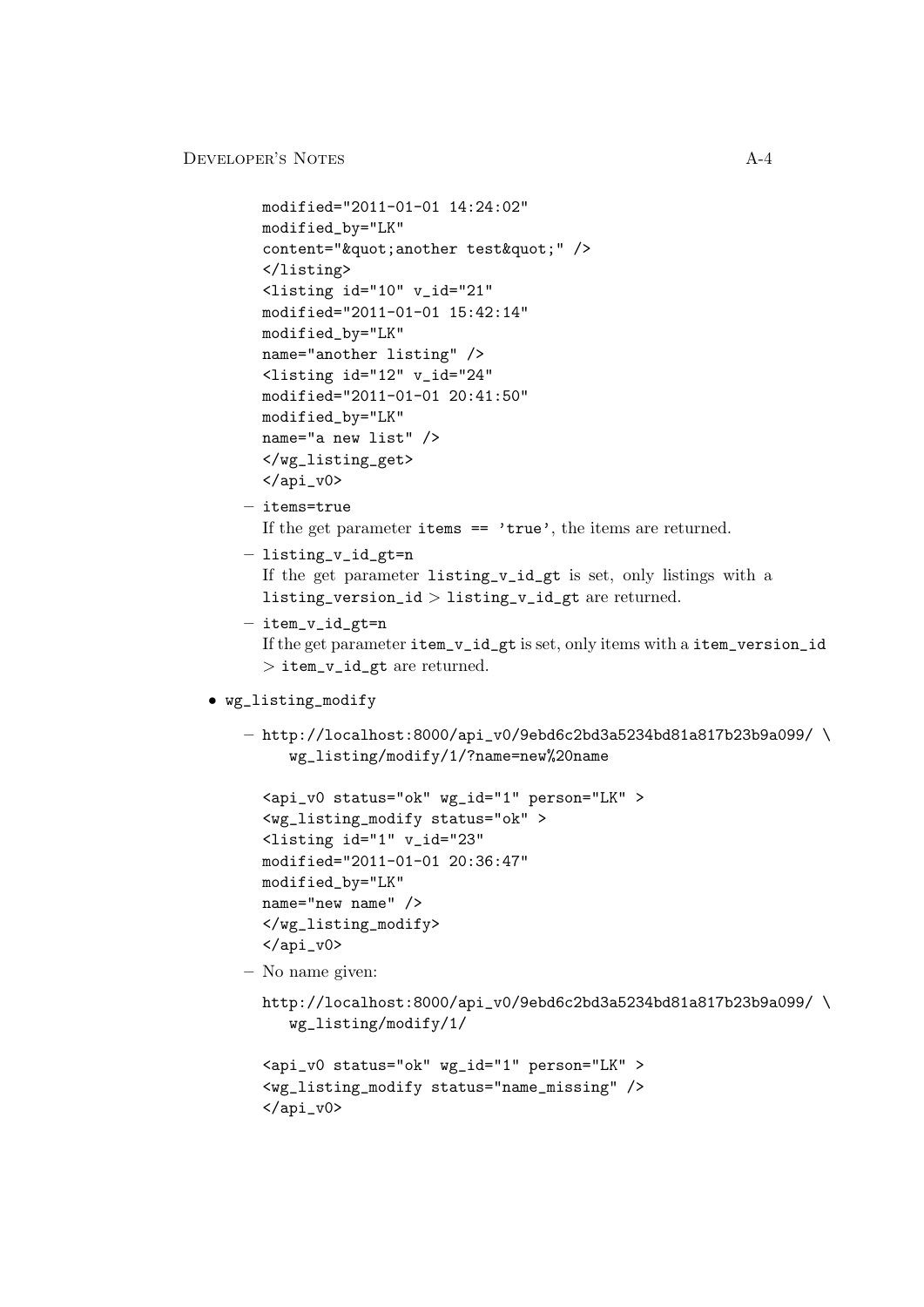– If the listing does not exist or does not belong to the person or the flat share of the token:

```
http://localhost:8000/api_v0/9ebd6c2bd3a5234bd81a817b23b9a099/ \
   wg_listing/modify/42/?name=foo
```

```
<api_v0 status="ok" wg_id="1" person="LK" >
<wg_listing_modify status="invalid_listing_id" />
\langleapi_v0>
```
- item\_add
	- success:

```
http://localhost:8000/api_v0/9ebd6c2bd3a5234bd81a817b23b9a099/item/ \
   add/1/?content=new%20item
```

```
<api_v0 status="ok" wg_id="1" person="LK" >
<item_add status="ok" listing_id="1">
<item id="15" v_id="18"
modified="2011-01-01 20:44:57"
modified_by="LK" content="new item" />
</item_add>
</api_v0>
```
– If the listing does not exist or does not belong to the person or the flat share of the token:

```
http://localhost:8000/api_v0/9ebd6c2bd3a5234bd81a817b23b9a099/item/ \
   add/1/?content=new%20item
```

```
<api_v0 status="ok" wg_id="1" person="LK" >
<item_add status="invalid_listing_id" />
</api_v0>
```
- item\_delete
	- success

```
http://localhost:8000/api_v0/9ebd6c2bd3a5234bd81a817b23b9a099/item/ \
   delete/15/
```

```
<api_v0 status="ok" wg_id="1" person="LK" >
<item_delete status="ok" id="15" />
\langleapi_v0>
```
– If the item does not exist or does not belong to the person or flat share of the token: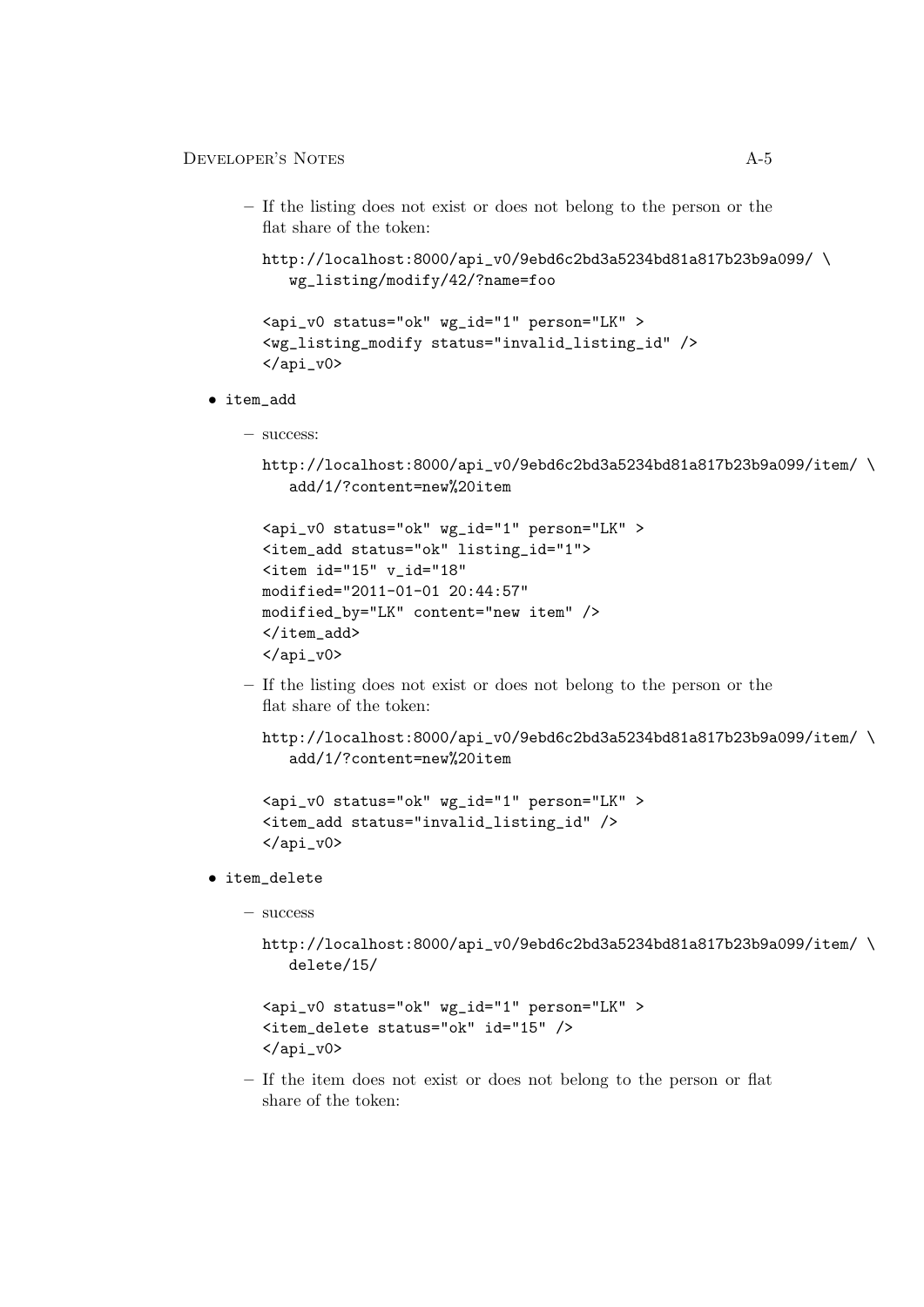```
<api_v0 status="ok" wg_id="1" person="LK" >
<item_delete status="invalid_item_id" />
</api_v0>
```
• item\_get

– success

```
http://localhost:8000/api_v0/9ebd6c2bd3a5234bd81a817b23b9a099/ \
   item/get/1/
```

```
<api_v0 status="ok" wg_id="1" person="LK" >
<item_get status="ok">
<listing id="1" v_id="23"
modified="2011-01-01 20:36:47"
modified_by="LK"
name="new name" >
\text{time} id="1" v_id="20"modified="2011-01-01 20:50:15"
modified_by="LK"
content="modified content" />
<item id="2" v_id="2"
modified="2010-12-31 14:51:18"
modified_by="LK"
content="foo" />
<item id="3" v_id="3"
modified="2010-12-31 14:51:26"
modified_by="LK"
content="another item" />
<item id="4" v_id="4"
modified="2010-12-31 14:56:43"
modified_by="LK"
content="Milch" />
<item id="5" v_id="6"
modified="2010-12-31 14:59:21"
modified_by="LK"
content="Kuchen" />
</listing>
</item_get>
\langleapi_v0>
```
– If the Listing does not exist or does not belong to the person or the flat share of the token:

```
http://localhost:8000/api_v0/9ebd6c2bd3a5234bd81a817b23b9a099/ \
   item/get/1/
```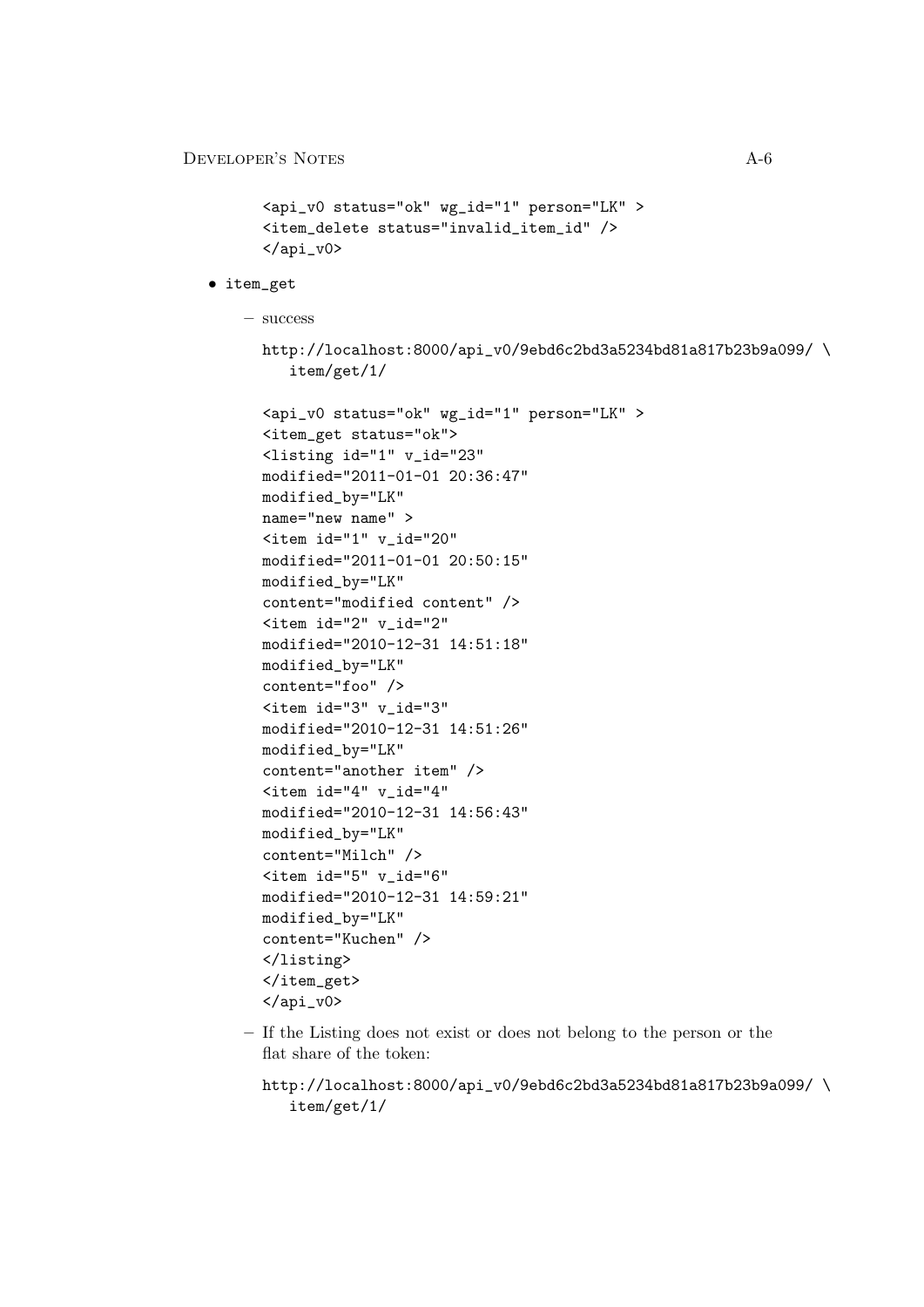```
<api_v0 status="ok" wg_id="1" person="LK" >
  <item_get status="invalid_listing_id" />
  \langleapi \nu0>
– http://localhost:8000/api_v0/9ebd6c2bd3a5234bd81a817b23b9a099/ \
     item/get/1/?item_v_id_gt=4
  <api_v0 status="ok" wg_id="1" person="LK" >
  <item_get status="ok" item_v_id_gt="4" >
  <listing id="1" v_id="23"
  modified="2011-01-01 20:36:47"
 modified_by="LK"
 name="new name" >
  \text{time} id="1" v\_id="20"modified="2011-01-01 20:50:15"
 modified_by="LK"
 content="modified content" />
  <item id="5" v_id="6"
 modified="2010-12-31 14:59:21"
 modified_by="LK"
  content="Kuchen" />
  </listing>
  </item_get>
  \langleapi_v0>
– item_v_id_gt=n
  If the get parameter item_v_id_gt is set, only items with a item_version_id
```

```
> item_v_id_gt are returned.
```
- item\_modify
	- success

```
http://localhost:8000/api_v0/9ebd6c2bd3a5234bd81a817b23b9a099/ \
   item/modify/1/?content=modified%20content
```

```
<api_v0 status="ok" wg_id="1" person="LK" >
<item_modify status="ok" listing_id="">
<item id="1" v_id="19"
modified="2011-01-01 20:49:24"
modified_by="LK" content="modified content" />
</item_modify>
</api_v0>
```
– If the item does not exist or does not belong to the person or flat share of the token: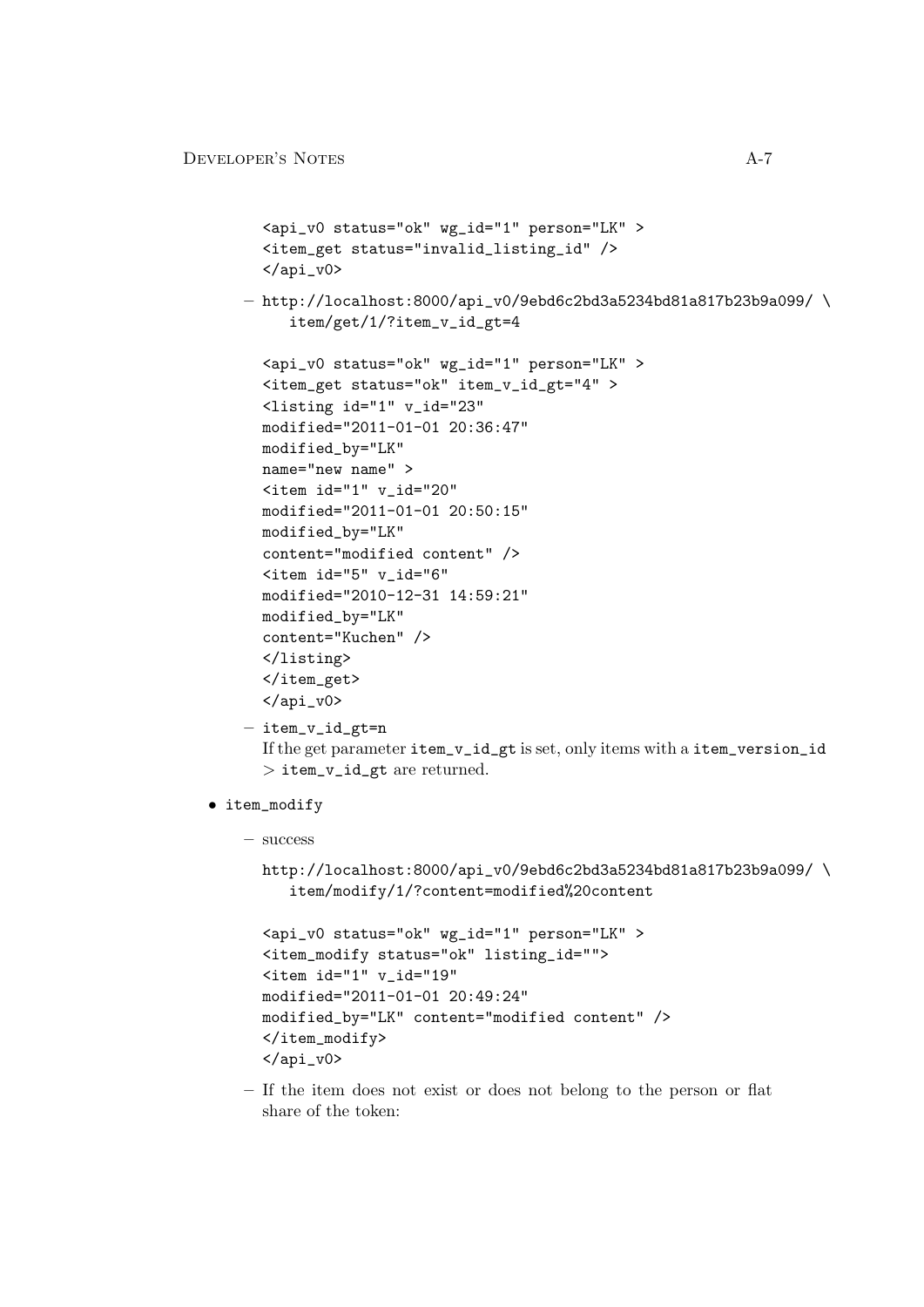```
http://localhost:8000/api_v0/9ebd6c2bd3a5234bd81a817b23b9a099/ \
   item/modify/1/?content=modified%20content
```

```
<api_v0 status="ok" wg_id="1" person="LK" >
<item_modify status="invalid_item_id" />
\langle /api_v0>
```

```
- http://localhost:8000/api_v0/9ebd6c2bd3a5234bd81a817b23b9a099/\
  item/modify/1/
```

```
<api_v0 status="ok" wg_id="1" person="LK" >
<item_modify status="content_missing" />
\langle /api_v0>
```